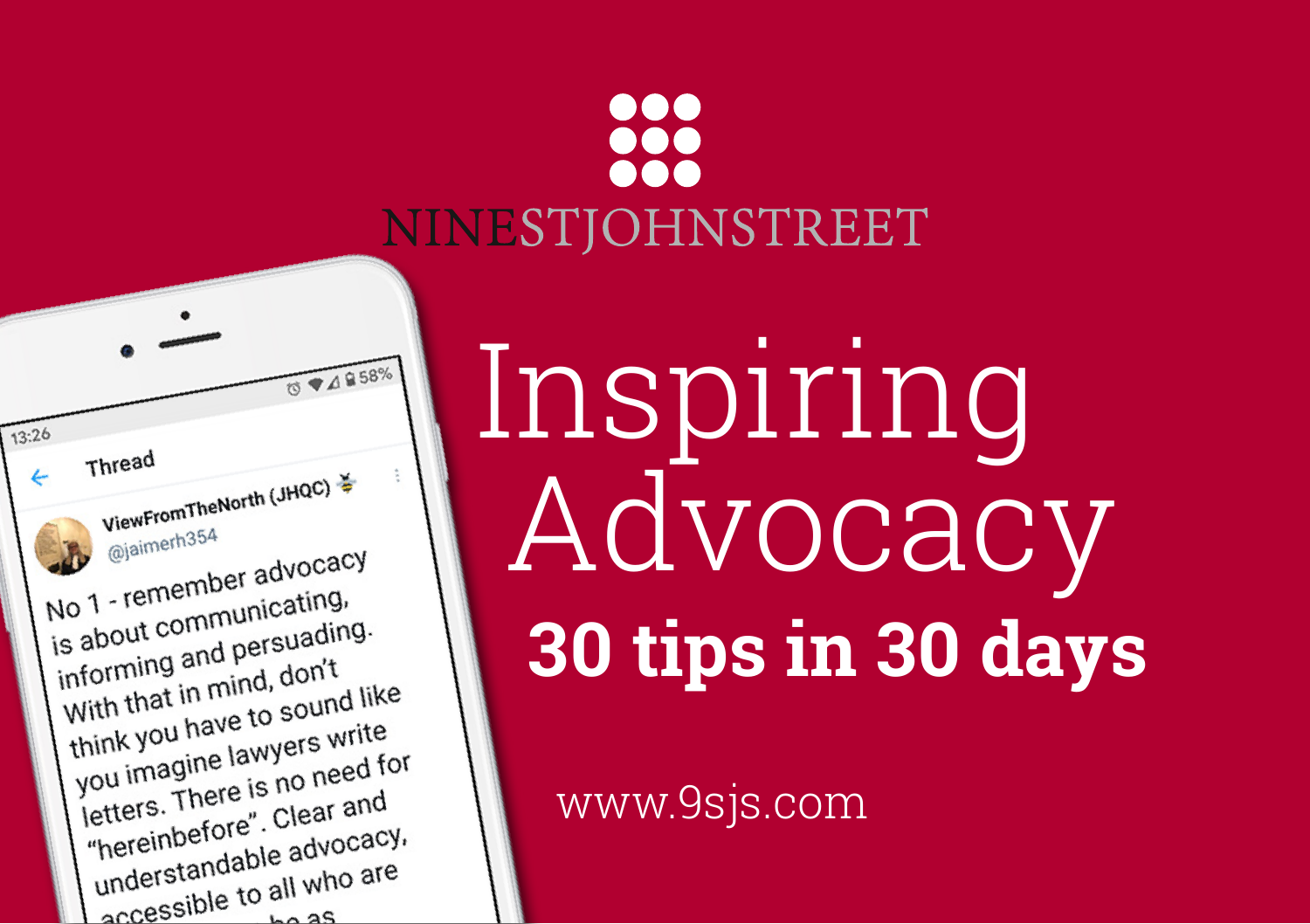### Foreword

Through the lockdowns of recent times I tried to provide some remote career based materials for aspiring barristers or newcomers to the profession. In late March I had a thought to publish an advocacy tip per day for the month of April. Whilst it may seem obvious, I did not really make the leap of realisation that I had just committed myself to coming up with 30 pieces of advice about advocacy!

As the month of April went along, I soon realised that there was more than enough to talk about. Advocacy is a process of continuing learning. There is a way in which we learn something every day of our careers. As I have been doing this for 28 years now, I have learned a lot of advocacy lessons.

My chambers have kindly collated the 30 tips into this digital document. I hope that you find at least one of the tips contained within it of some assistance. Advocacy is a deeply personalised skill. There is not one way of "doing" advocacy. There are certain hard and fast rules, certain pieces of advice that will be universal, but always remember you are not trying to emulate a good advocate that you have seen, you are trying to be the good advocate that is you.

Jaime Hamilton QC

13th May 2021

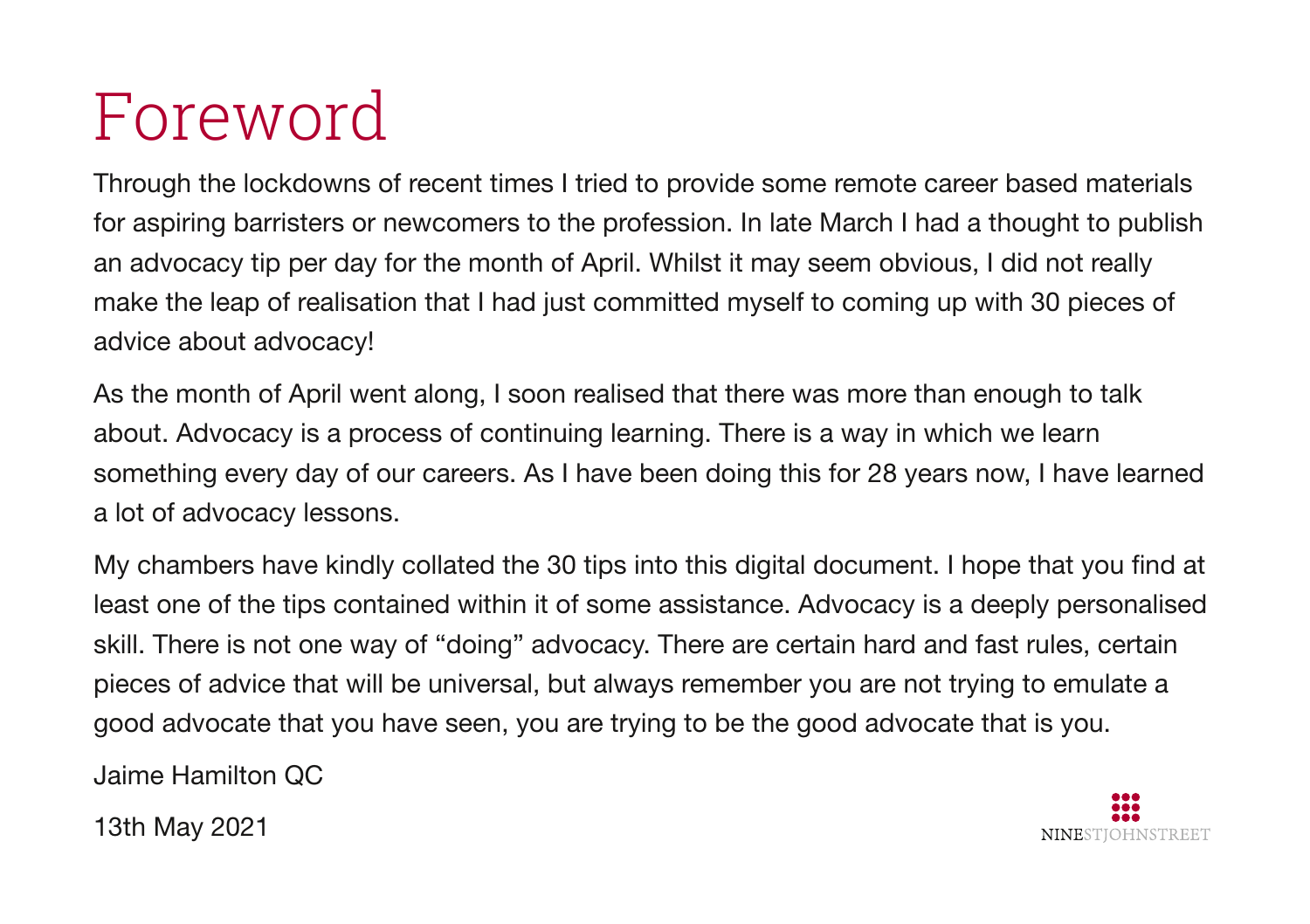## Index

#### **Basics**



[Keep Calm](#page-8-0)

#### **Submissions**



- [Have an Aim](#page-9-0)
- [Be Selective](#page-10-0)
- [Verbal Clues](#page-11-0)
- [Written Advocacy](#page-12-0)
- [Write the Judgment](#page-13-0)
- [Proofread](#page-14-0)
- [Introductions](#page-15-0)
- [Persuade](#page-16-0)

#### Witness Handling

- [Non-Leading Questions](#page-17-0)
- [Muscle Memory](#page-18-0)
- [Closed Questions](#page-19-0)
- [Expert Witnesses](#page-20-0)
- [Planning a Witness](#page-21-0)
- [Question Ordering](#page-22-0)
- [Challenges](#page-23-0)
	- [Precision Questions](#page-24-0)
- [Goals](#page-25-0)
- [Cross-Examination as](#page-26-0)  **[Defence](#page-26-0)**
- [Think About It](#page-27-0)
- [Cross-Examination of](#page-28-0)  [Experts](#page-28-0)

#### Jury Speeches

- [Opening](#page-29-0)
- [Bespoke Advocacy](#page-30-0)
- [Storyteller](#page-31-0)

#### Final Tip

[Trust](#page-32-0)

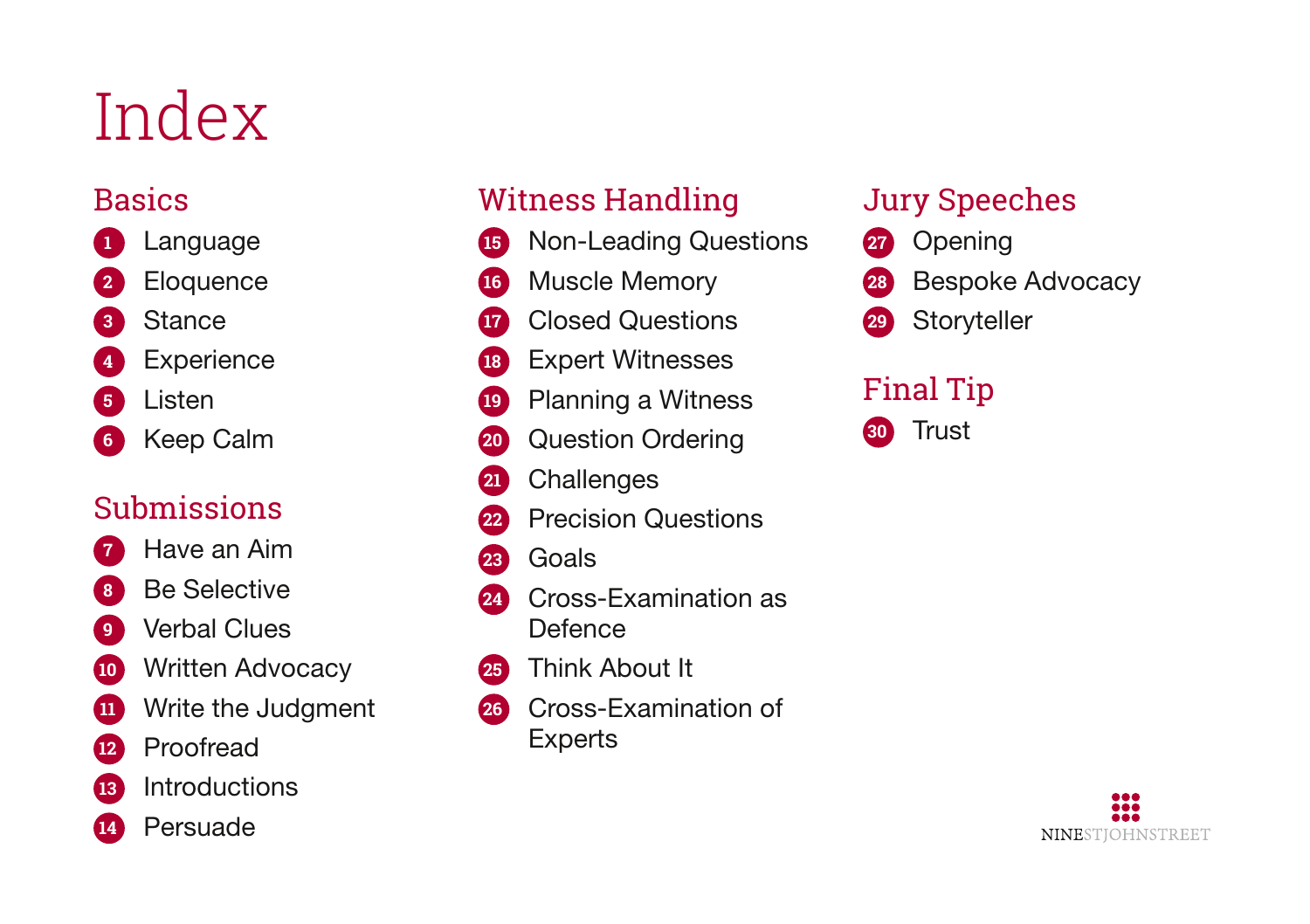<span id="page-3-0"></span>



**1** Remember advocacy is about communicating, informing and persuading. With that in mind, don't think you have to sound like you imagine lawyers write letters. There is no need for "hereinbefore". Clear and understandable advocacy, accessible to all who are listening, can be as eloquent as someone who has swallowed a thesaurus. Remember the formal setting, but don't set out to just sound like a lawyer.

5:59 PM · Apr 1, 2021







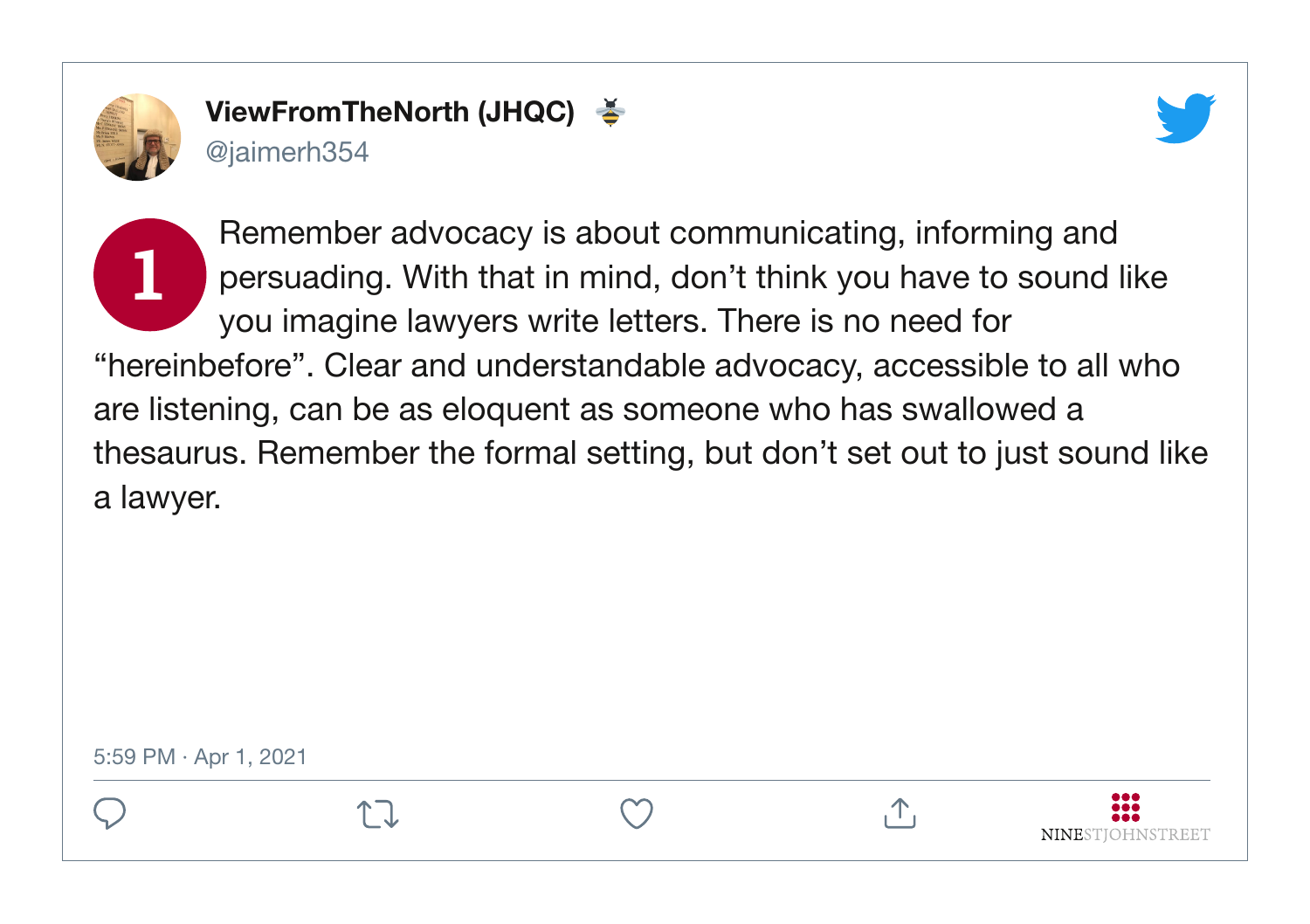<span id="page-4-0"></span>

↑ヿ



**NINESTJOHNSTREET** 

This tip may seem to contradict No 1 but it doesn't. Remember to use language well. Make your submissions sound attractive. Think use language well. Make your submissions sound attractive. Think about how you express yourself. That does not require references to classical literature and those long words. You don't want 60s brutalist tower blocks nor a gothic cathedral with flying buttresses but do construct your language with clean lines aided by the occasional architectural flourish.

 $\Lambda$ 

12:57 PM · Apr 2, 2021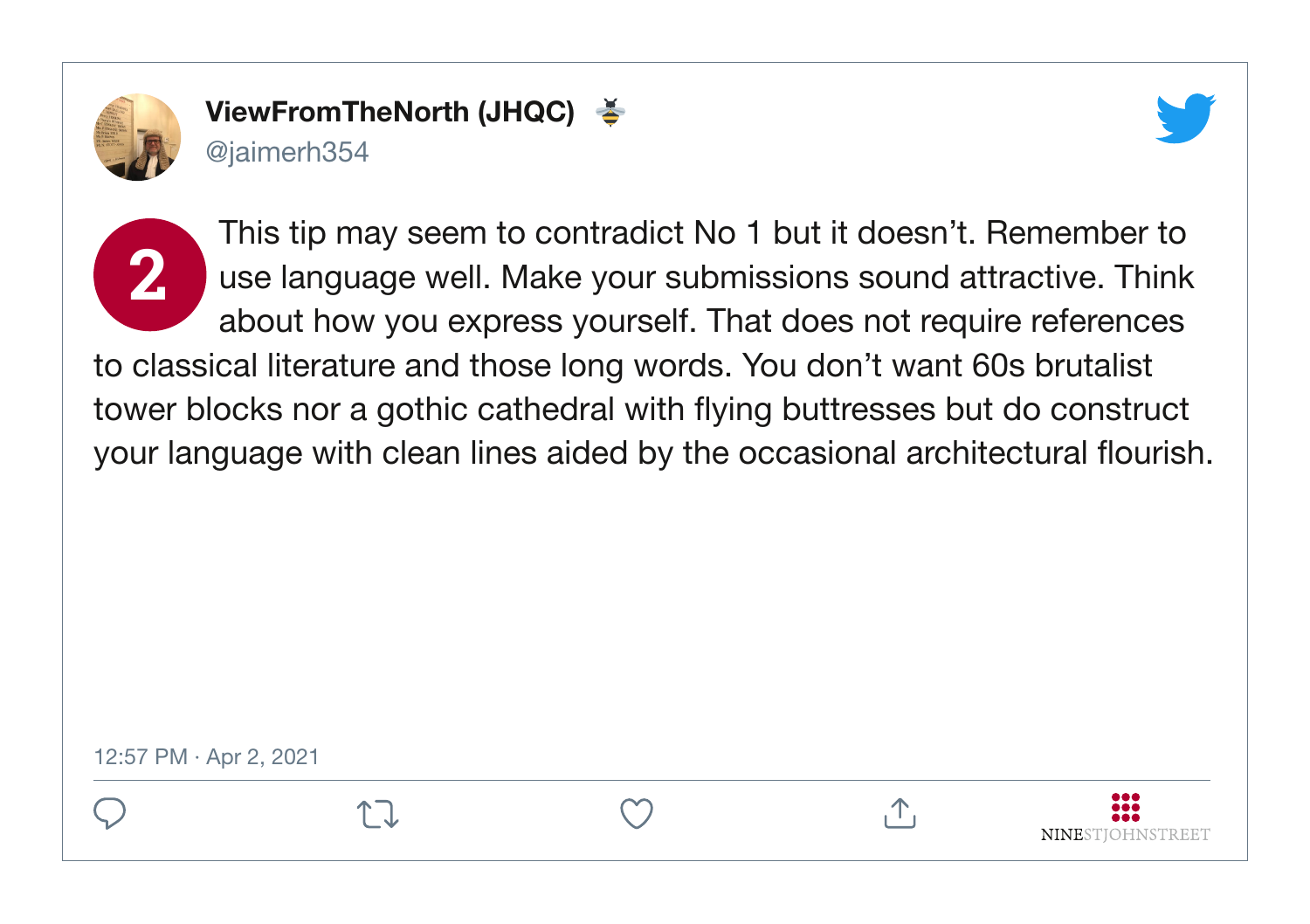<span id="page-5-0"></span>

ViewFromTheNorth (JHQC) @jaimerh354



This one might seem like a strange one but it is vital. Stand still.<br>Don't wander around, shuffle your feet, bend over the lectern or Don't wander around, shuffle your feet, bend over the lectern or hop from foot to foot. Stand with your feet just wider than hip distance apart and with your feet firmly planted. You will feel more confident just from that stable stance and you won't distract/annoy your tribunal.

4:17 PM · Apr 3, 2021



イコ



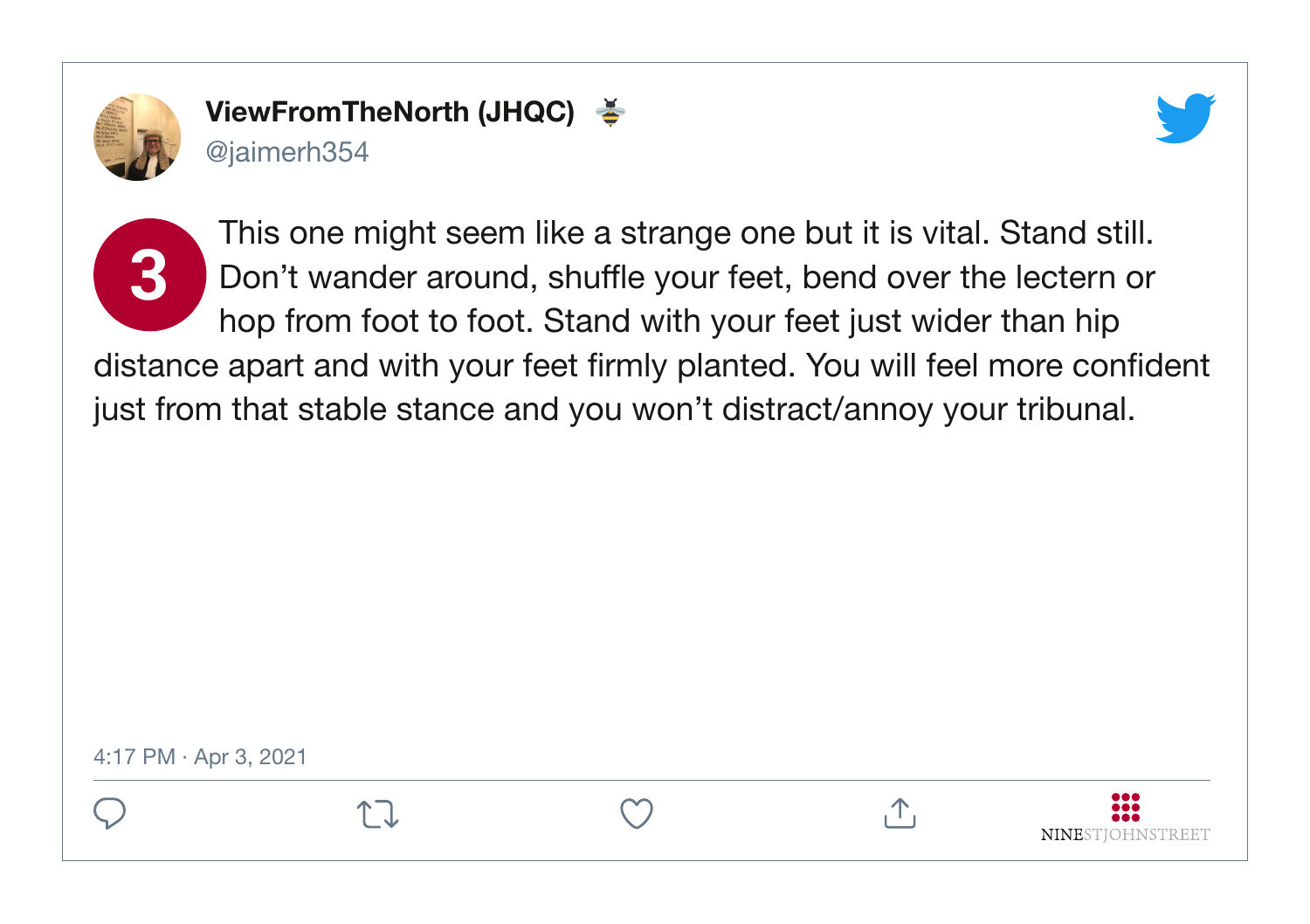<span id="page-6-0"></span>

ViewFromTheNorth (JHQC)

@jaimerh354



Flying hours. You are always learning as an advocate. All the time.<br>Flying hours is about always thinking about the basics and getting Flying hours is about always thinking about the basics and getting them right each and every time. Every piece of advocacy you do should be thought about. It's when the basics are absolutely second nature that you are better prepared for the difficult moments and give you the foundation to advance your advocacy. Hence flying hours. When you have landed the plane 100 times in perfect conditions you have a better foundation for landing in a howling gale. Part of this isn't just doing. In your early years be an avid consumer of advocacy. Take the opportunity to watch others. Talk about advocacy. Ask others how they did it and why they did it. Learn what's good, what's not so good and, importantly, what works for you.

10:35 AM · Apr 4, 2021







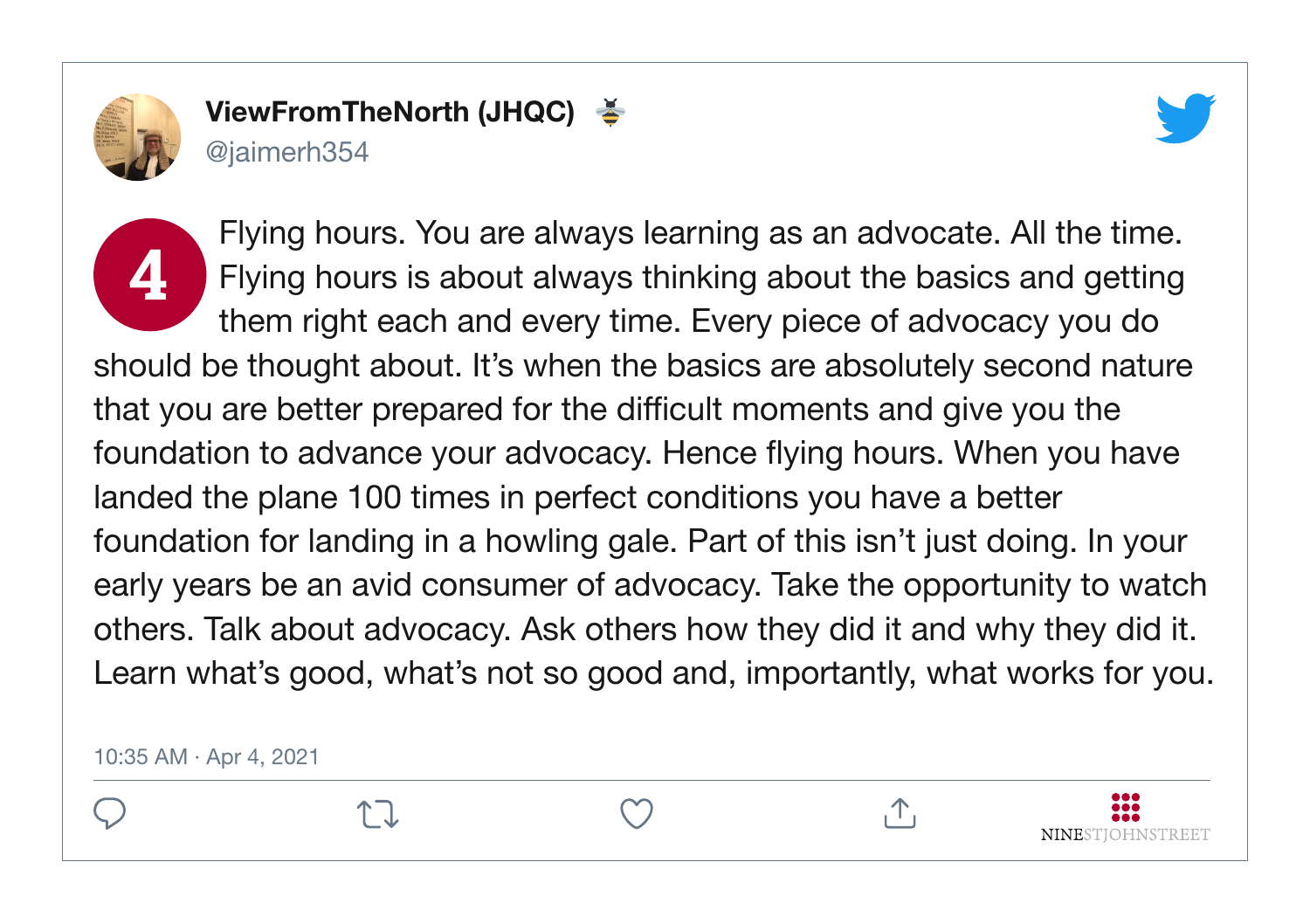<span id="page-7-0"></span>



**NINESTJOHNSTREET** 

Listen. We like the sound of our own voice. But always listen. No<br>matter how prepared you are, listen to the evidence given. Listen matter how prepared you are, listen to the evidence given. Listen to the answer given in cross examination, no matter what your next question is planned to be, the answer just given determines what it is. And listen to your judge. Answer the question asked. Directly. Listen to what points are landing, what points need more to land and which points are totally missing the mark.

12:05 PM · Apr 5, 2021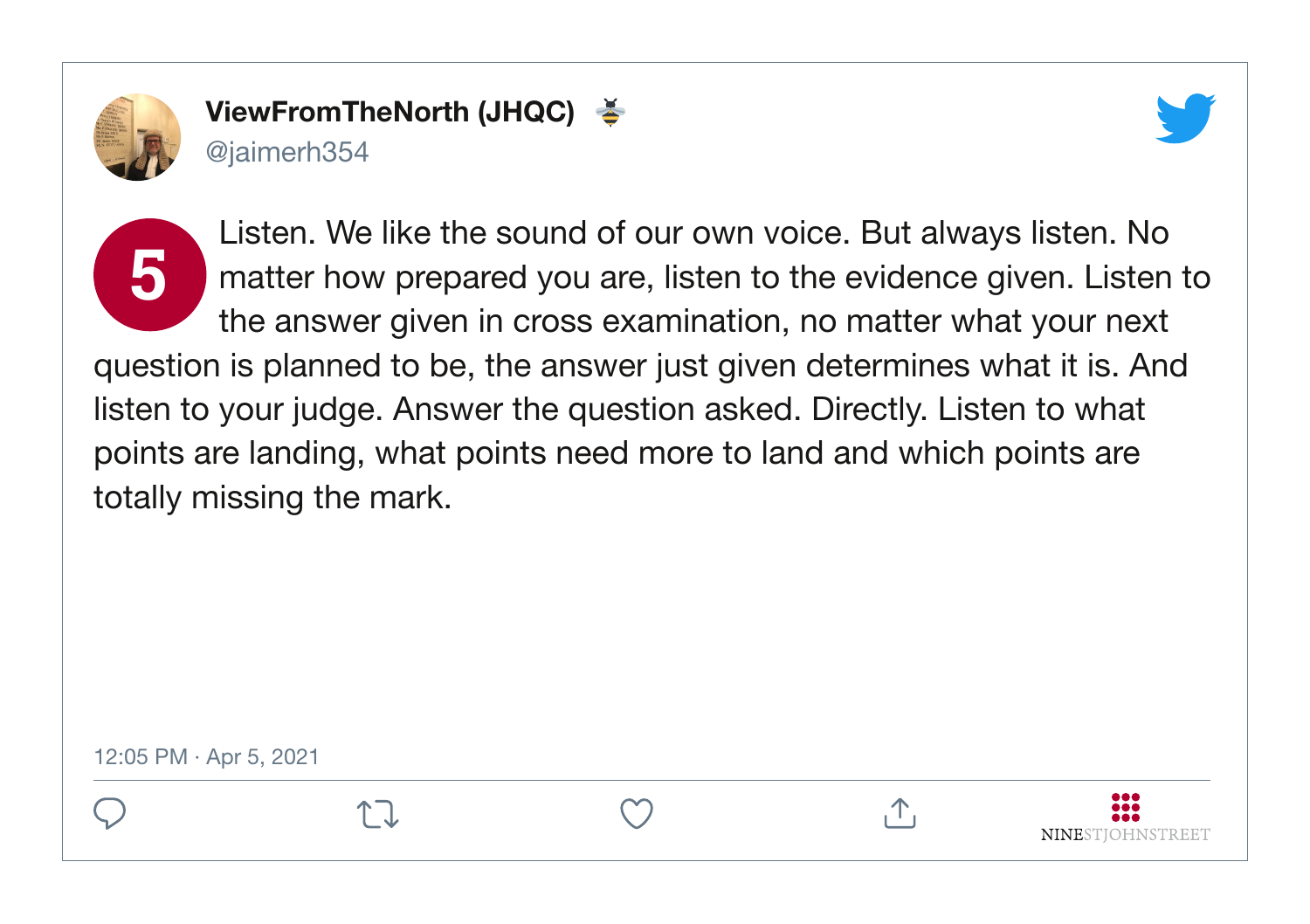<span id="page-8-0"></span>

ViewFromTheNorth (JHQC) @jaimerh354



**6** Keep calm. The calmest person in the room never lost a case for that reason. People can be inspired and motivated by righteous indignation, fire in the belly may fuel a cross examination, but always keep a clear head and a sharp focus. Never let the heat of the battle cloud your judgement. Never lose sight of what you want to achieve because you get distracted by something else. And always remain polite with it.

2:22 PM · Apr 6, 2021







**NINESTJOHNSTREET**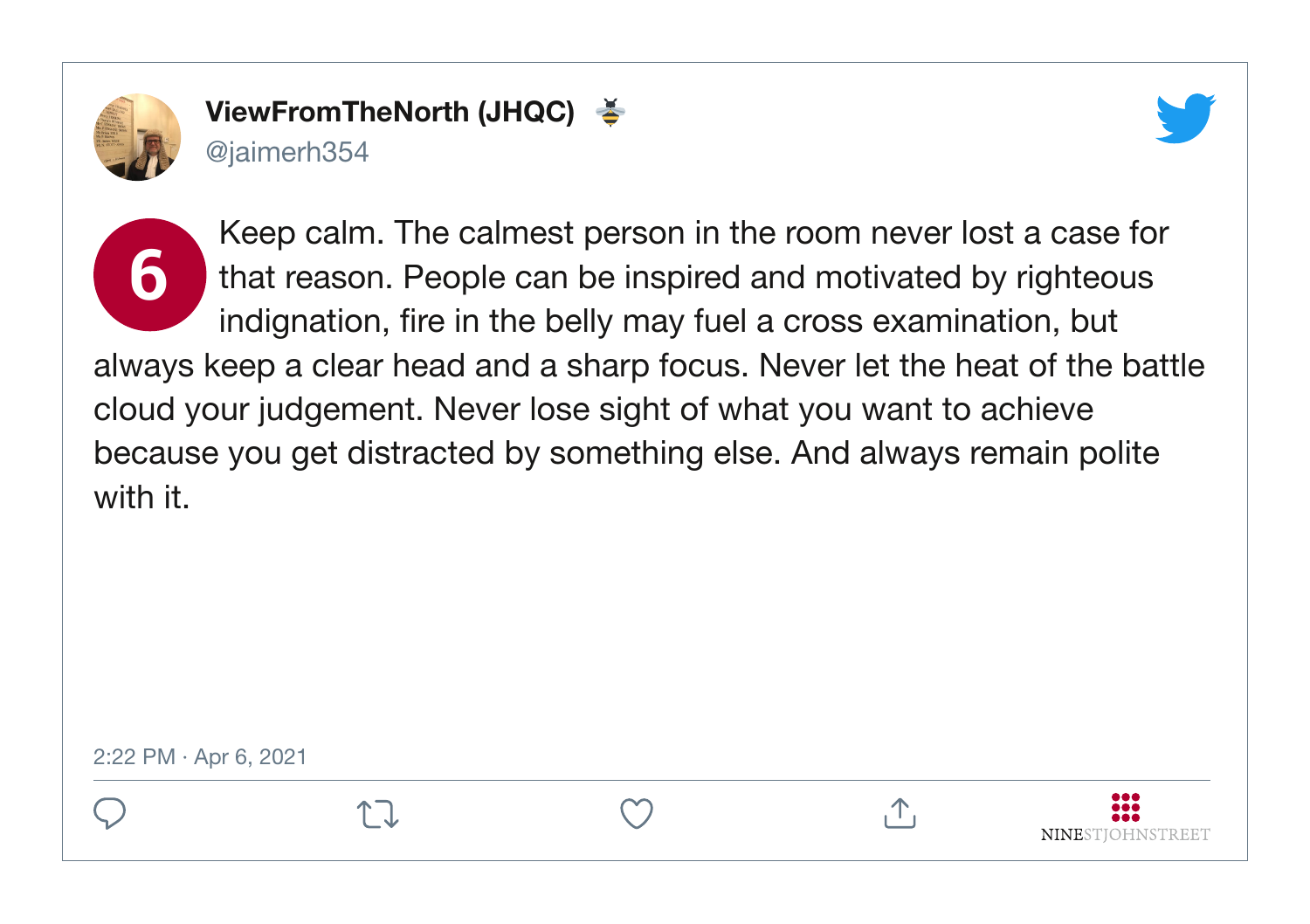<span id="page-9-0"></span>



We are moving on to submissions now and I am going to start with<br>a bit of a "don't". In fact two "don'ts". "Don't No 1" When making<br>nothing into a law doubt turn it like a law assess Take as users a bit of a "don't". In fact two "don'ts". "Don't No 1" When making submissions on the law, don't treat it like a law essay. Take as your starting point what it is that you are seeking to persuade the to do. What ruling are you seeking? Your submissions should be crafted with that aim in mind. You are not seeking to give the tribunal a lecture in the law, you are seeking to persuade them. You have to know all the background but that may not necessarily require repeating. Use what you know to show why you are right and why your opponent's submissions are incorrect. Your submissions should be directed to what your aim is, and with that will come being concise. "Don't No 2" is tip no 8 tomorrow!

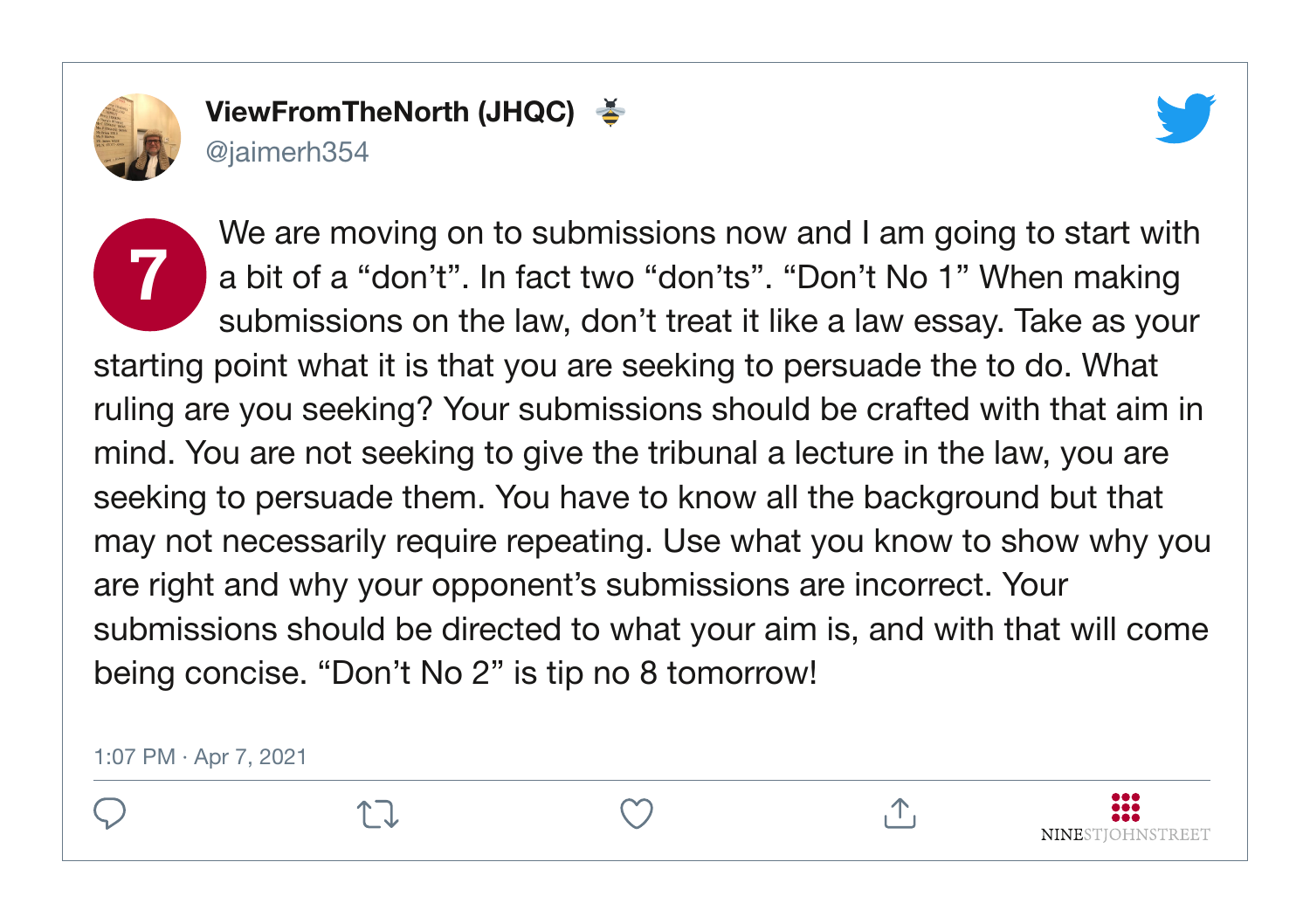<span id="page-10-0"></span>

ViewFromTheNorth (JHQC) @jaimerh354



"Don't No 2". Forest Gump's momma may have thought life was<br>like a box of chocolates but submission advocacy isn't. This like a box of chocolates but submission advocacy isn't. This applies particularly to mitigations but I am sure is equally true of other submissions. Don't lay out every point and bit of information like a buffet and say to the Judge "you choose". You may know that your client played Tiny Tim in the school play but does the Judge need to know? A plea in mitigation is not a complete biography, it is an attempt to persuade the Judge to pass a type or length of sentence. That means this is your goal. Your submissions should set out to achieve that goal. Does what you are saying work towards the goal? A plea in mitigation, or any submission, is not a list of facts and options. Your job is to persuade.

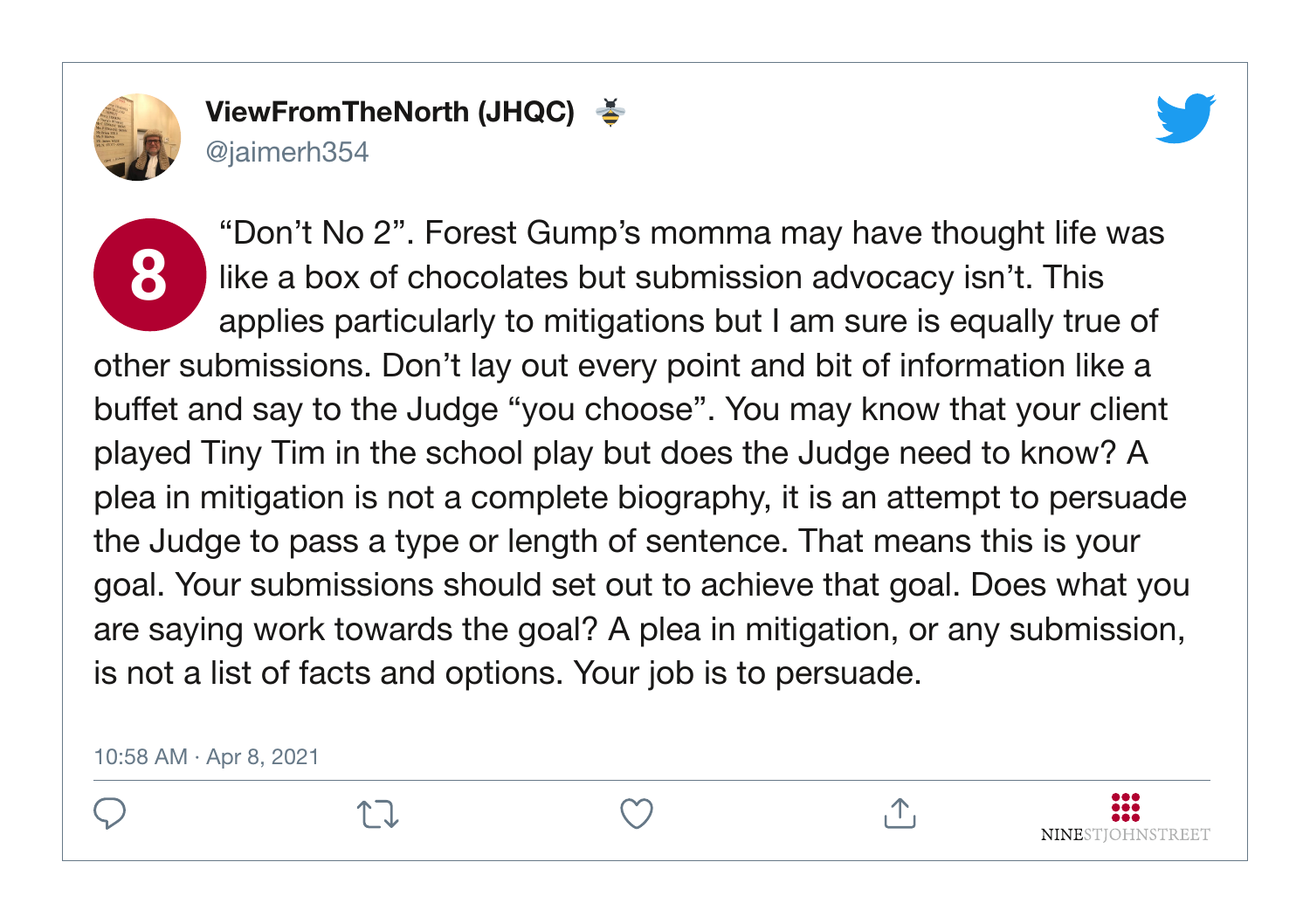<span id="page-11-0"></span>



**9** On paper there are many things that help the reader navigate the document and assist understanding. Punctuation, paragraphs, headings etc. Replicate that in your oral submissions for the listener. Pause between points. Give vocal clues that you are moving on. For example "Your honour, those are my submissions on the guidelines, turning now to the defendant's personal circumstances". This approach has the additional benefit of making sure that your submissions have a structure and are not just a list of points. It helps the listener know you are moving on to a different point. Do not fear the pause, it does not have to be a breathless rush through all the words. The pause can be your paragraph and gives the listener the time to process what you are saying.

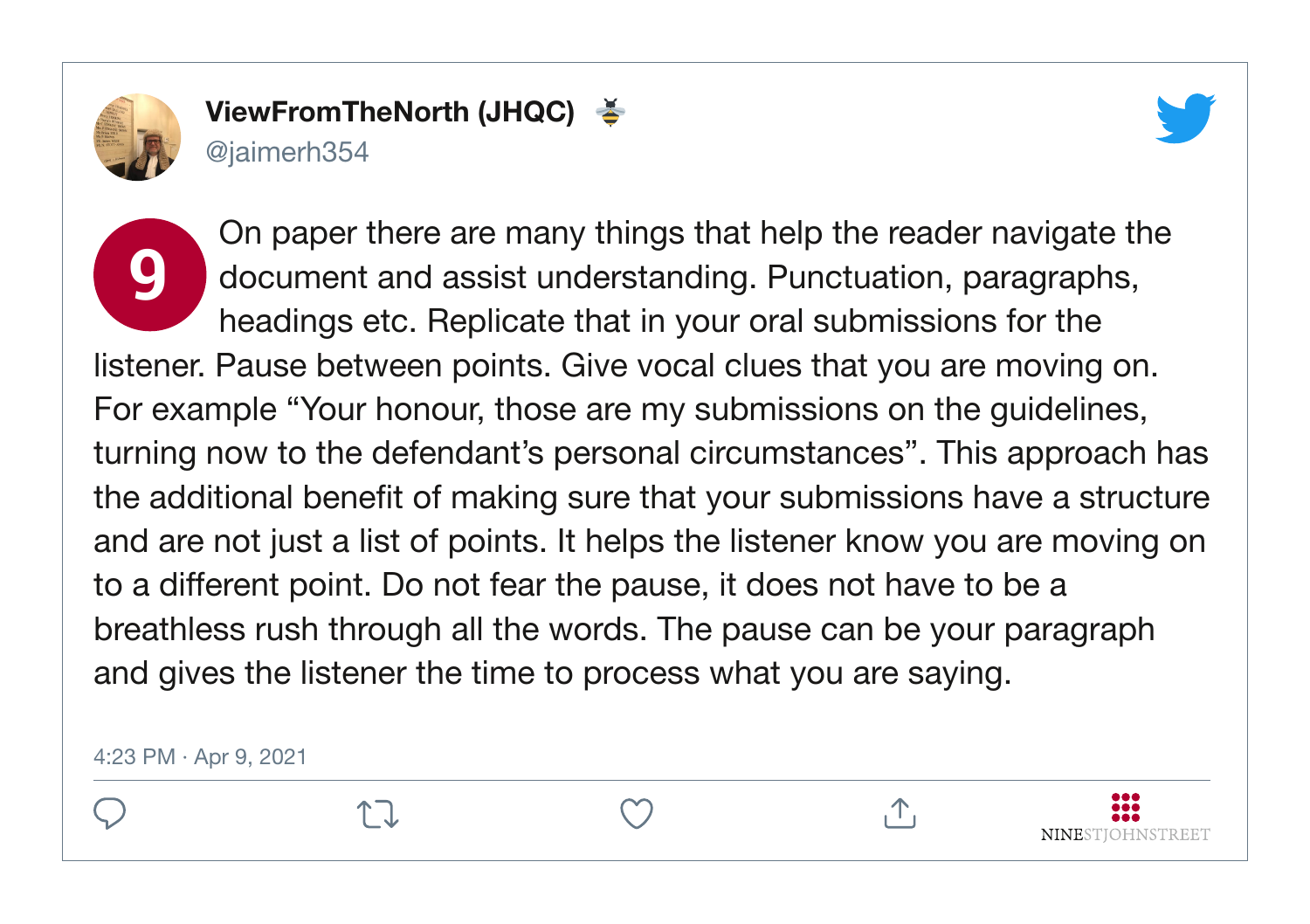<span id="page-12-0"></span>



Advocacy isn't just the stuff that comes out of your mouth. Do not<br>neglect your written advocacy. First rule for your written document neglect your written advocacy. First rule for your written documents – know what is expected. Is it a skeleton argument? There are not many points that you will deal with day to day where a skeleton argument would need to be tens and tens of pages. The clue is skeleton. It isn't an anatomy text book. Keep it skeletal. Inform your tribunal and opponent as to the direction you are going in but flesh it out with oral advocacy. Don't overload your tribunal. If you produce a fully formed set of written submissions don't just read it out. Summarise your points and speak to those that require amplification. (I appreciate that this has implications in relation to open justice and there is a balance to be struck).

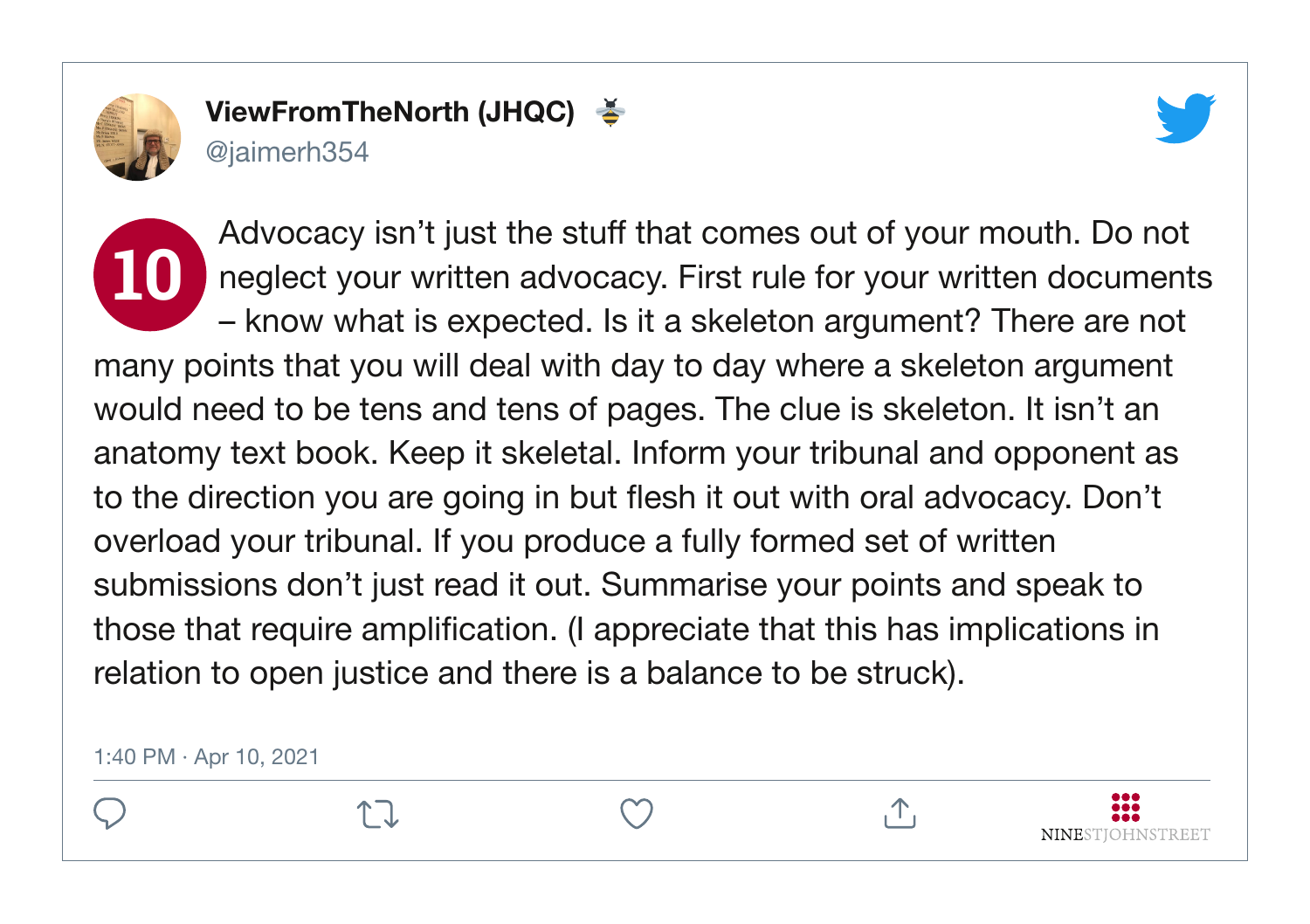<span id="page-13-0"></span>



**NINESTIOHNSTREET** 

**11** When making legal submissions, give the Judge the whole answer. This is particularly true of written submissions. Give the judge the very basis of their judgment in the document. Write your conclusions as if you were writing the judgment. It is great when you hear your own words used when the judge delivers their ruling. This is also possible in oral submissions. Before you embark on your oral submissions have a very clear idea how it is that you wish to conclude.

12:09 PM · Apr 11, 2021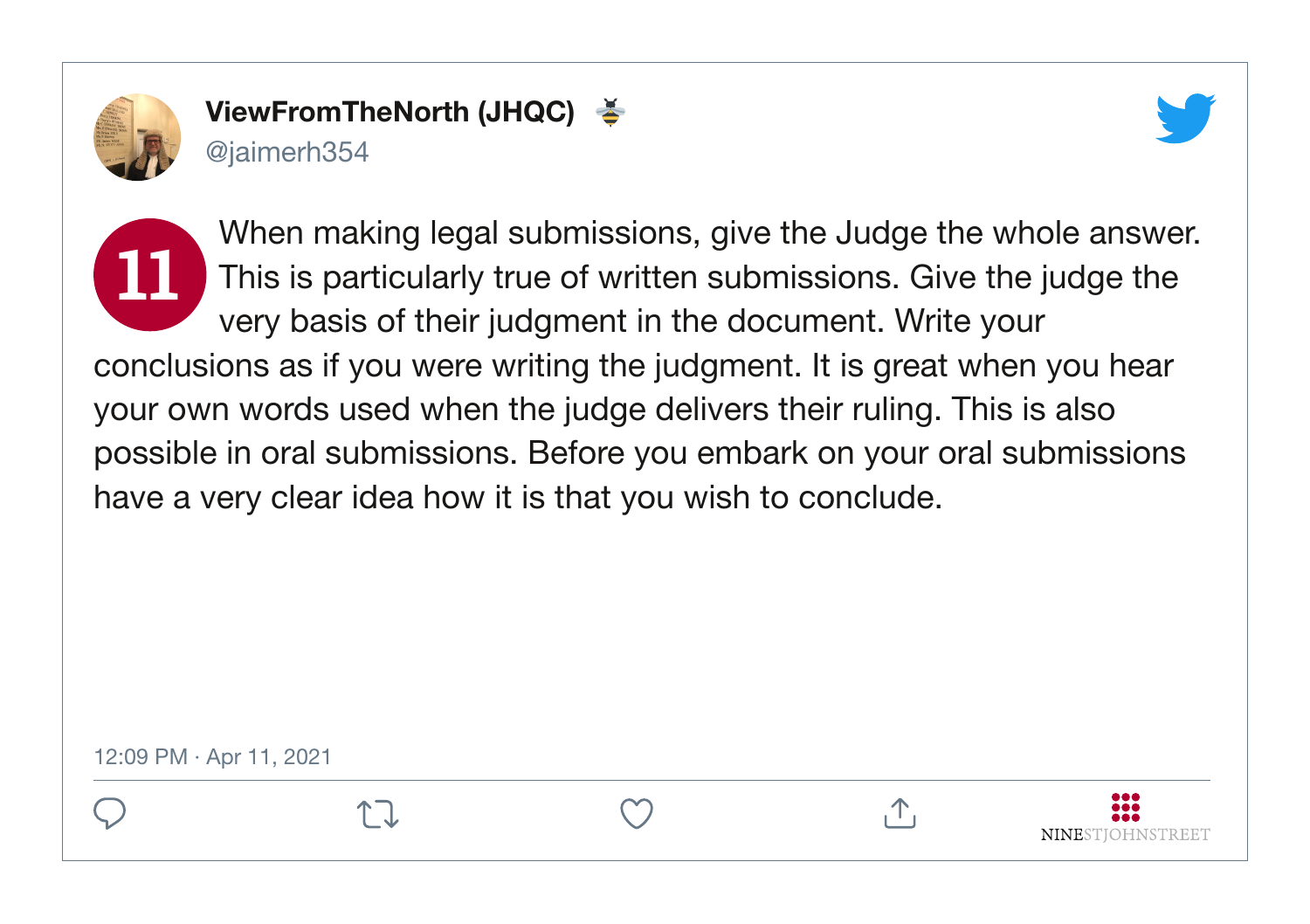<span id="page-14-0"></span>



**NINESTIOHNSTREET** 

**12** Everyone makes errors. You will submit documents with typos. But do try to limit them. Proofread the document. Print it out. Then proofread it again. Walk away from it. Then read again. Possibly out loud. This is particularly true for the new barrister and all written work. Don't give solicitors a reason NOT to want to use you again. Back to your documents for the court. Make them attractive within the formal setting that is the courtroom. Eyes may roll when you see discussions about fonts but a neat and tidy document will assist you in getting your point across... I am now proofreading this tweet like crazy...

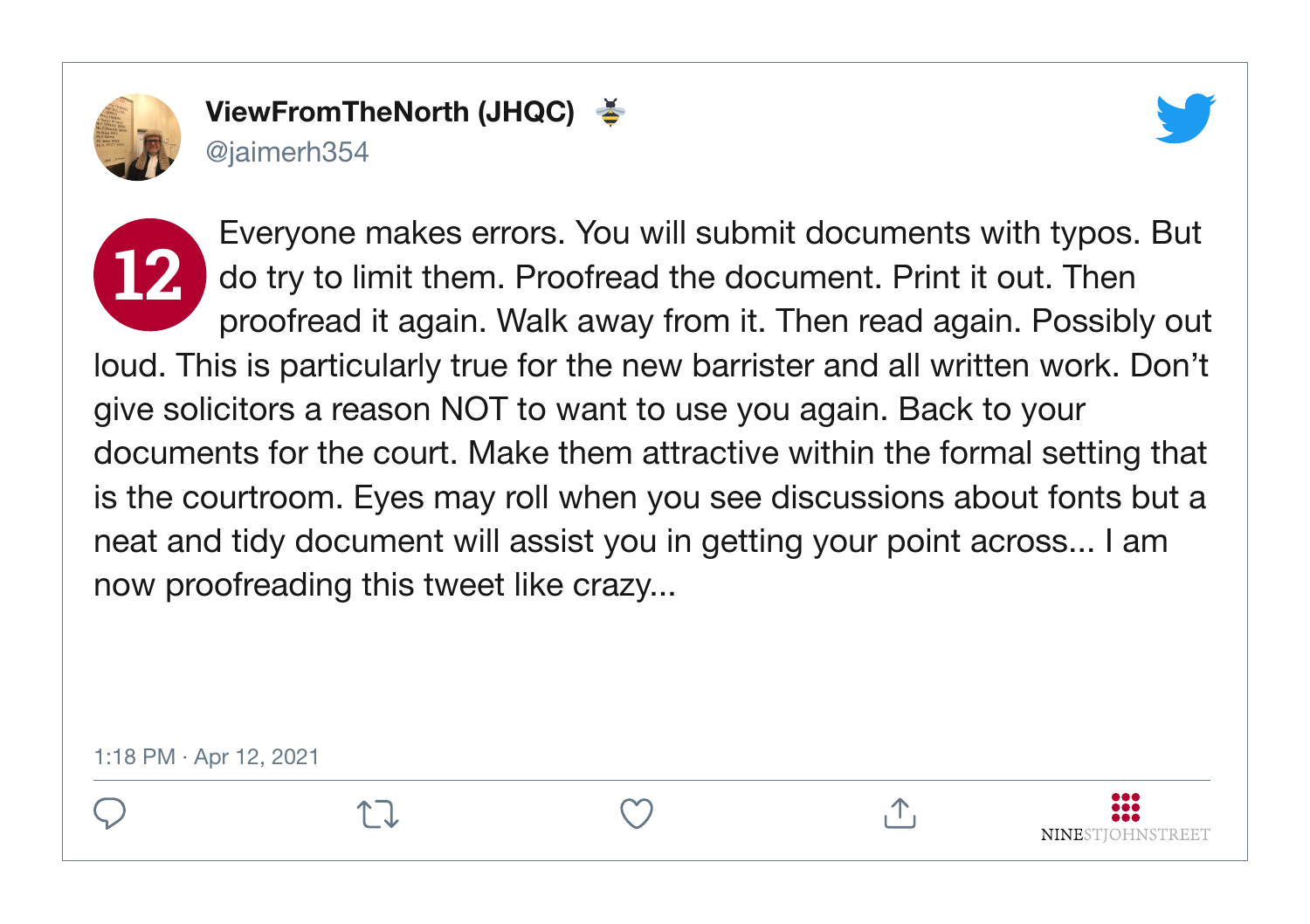<span id="page-15-0"></span>



Say what it is that you want. And from the outset. I can't recall any submission that I have ever seen that was improved by an air of submission that I have ever seen that was improved by an air of mystery and a long introduction before the big reveal as to what was being asked for. Introduce what you seek to achieve early on. "Your Honour, the object of this mitigation is to persuade the court to impose a community order" or "My Lord, this is an application to exclude the evidence of identification given by the witness Vera Snargs". I know this sounds very basic stuff but I have seen judges ask of counsel "What is that you want?" a number of times. And of course if you begin with asking for what you want, don't forget to remind the Judge at the end as well.

5:34 PM · Apr 13, 2021







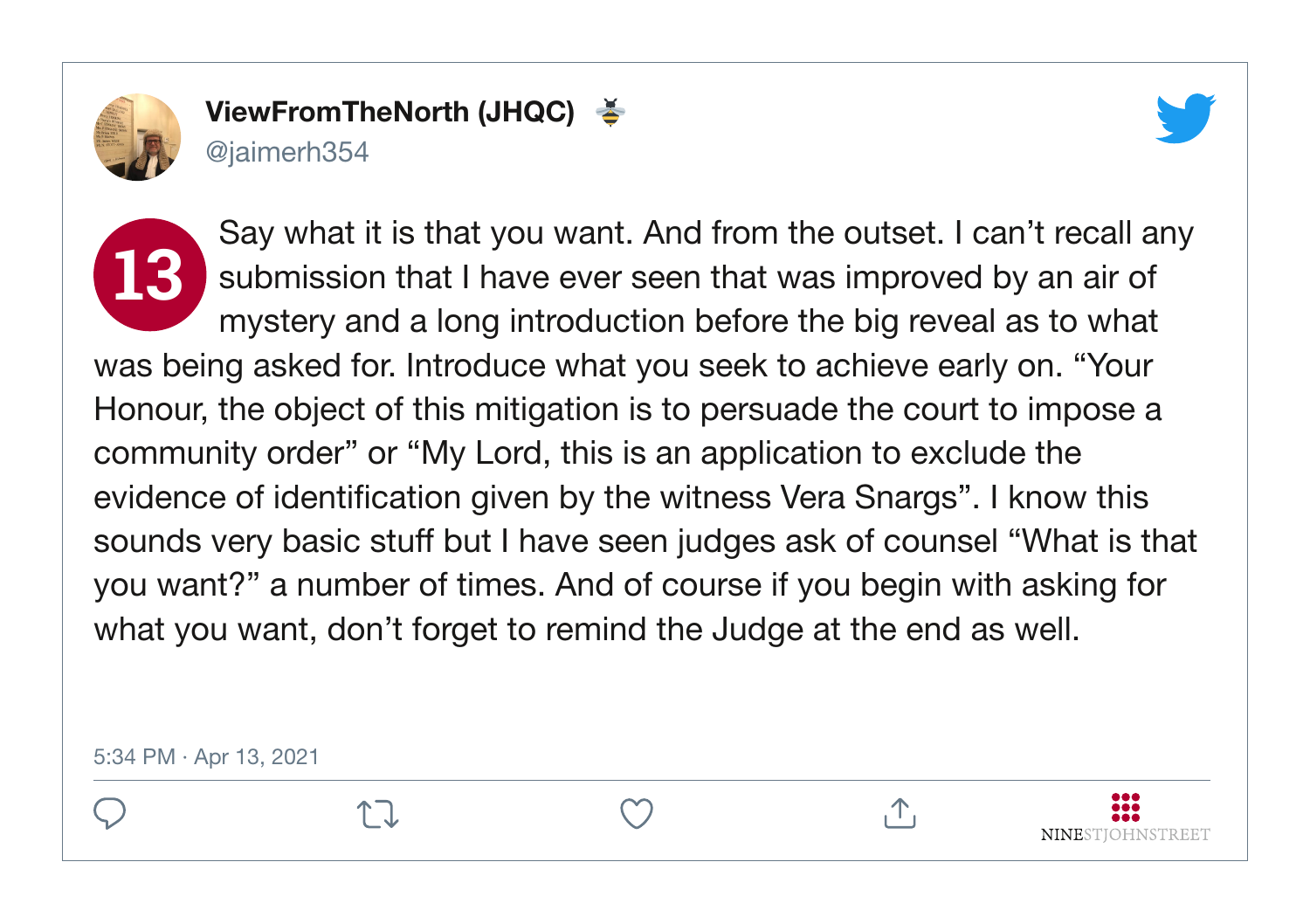<span id="page-16-0"></span>



Before we move on to witness handling, a final tip for oral<br>submissions. Don't neglect advocacy. You will sometimes submissions. Don't neglect advocacy. You will sometimes hear a Judge admonish counsel for "treating them like a jury" when counsel have strayed into the realms of flowery language. That does not mean that you should not seek to speak in a way which is both persuasive and an aid to understanding. You will sometimes need to find a way of expressing something in a way which helps to unlock the complexity of an issue, even to a Judge. Strike the right balance but do not forget that you are undertaking the task of oral persuasion.

1:43 PM · Apr 14, 2021





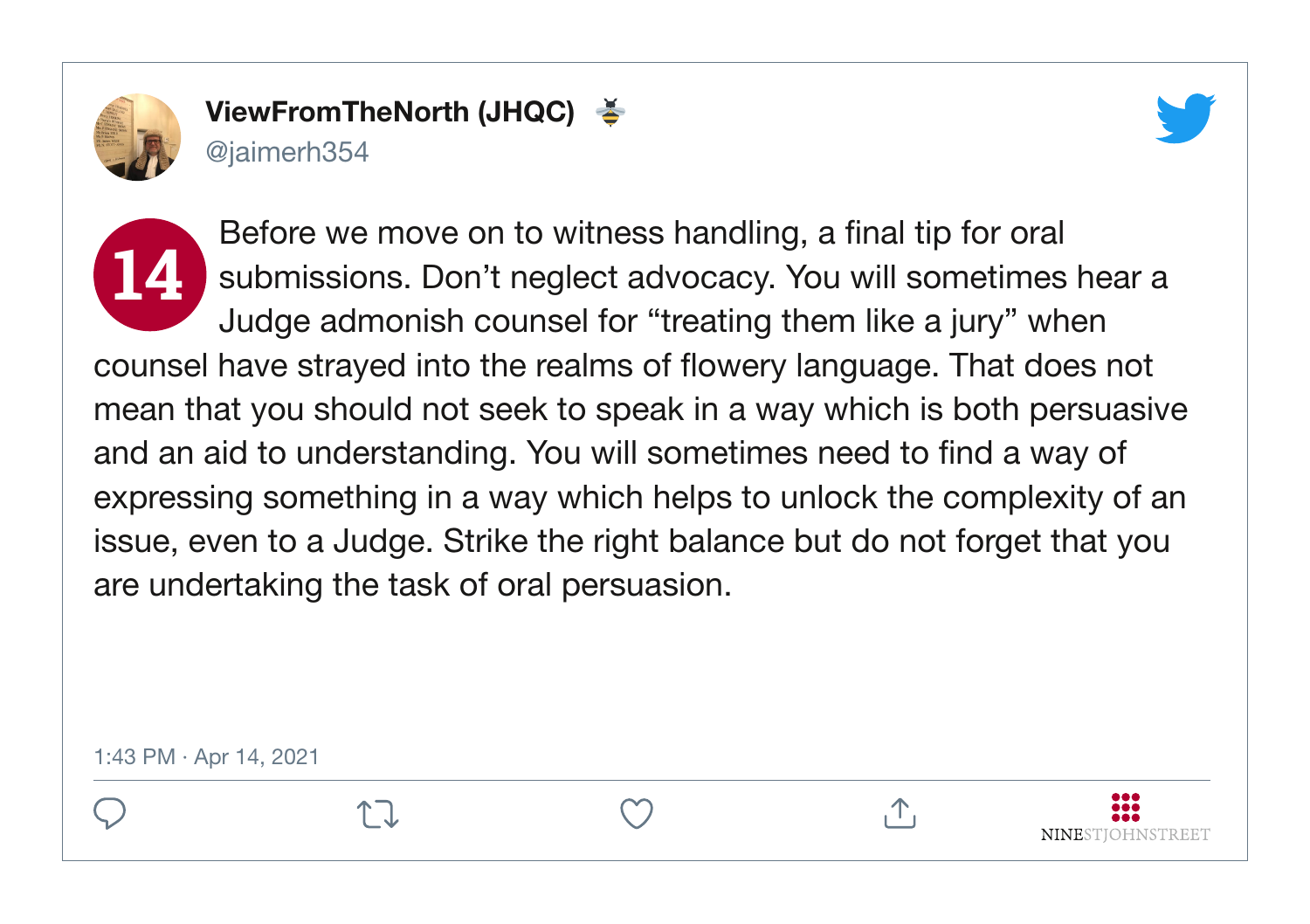<span id="page-17-0"></span>



**15** Examination in chief. The most brutally difficult simple discipline. I promise you that once it clicks, it clicks. The tip for non-leading questions. Imagine you are in conversation with someone and you have absolutely no idea where their remarkable story is going. Your side of the conversation would be full of "no way, what did you do then" and "they didn't did they? What did you say?" and "that's amazing, what did you think when that happened?" That's kind of how examination in chief should be. You don't give the answers, even though you know what the answer should be.

7:15 PM · Apr 15, 2021





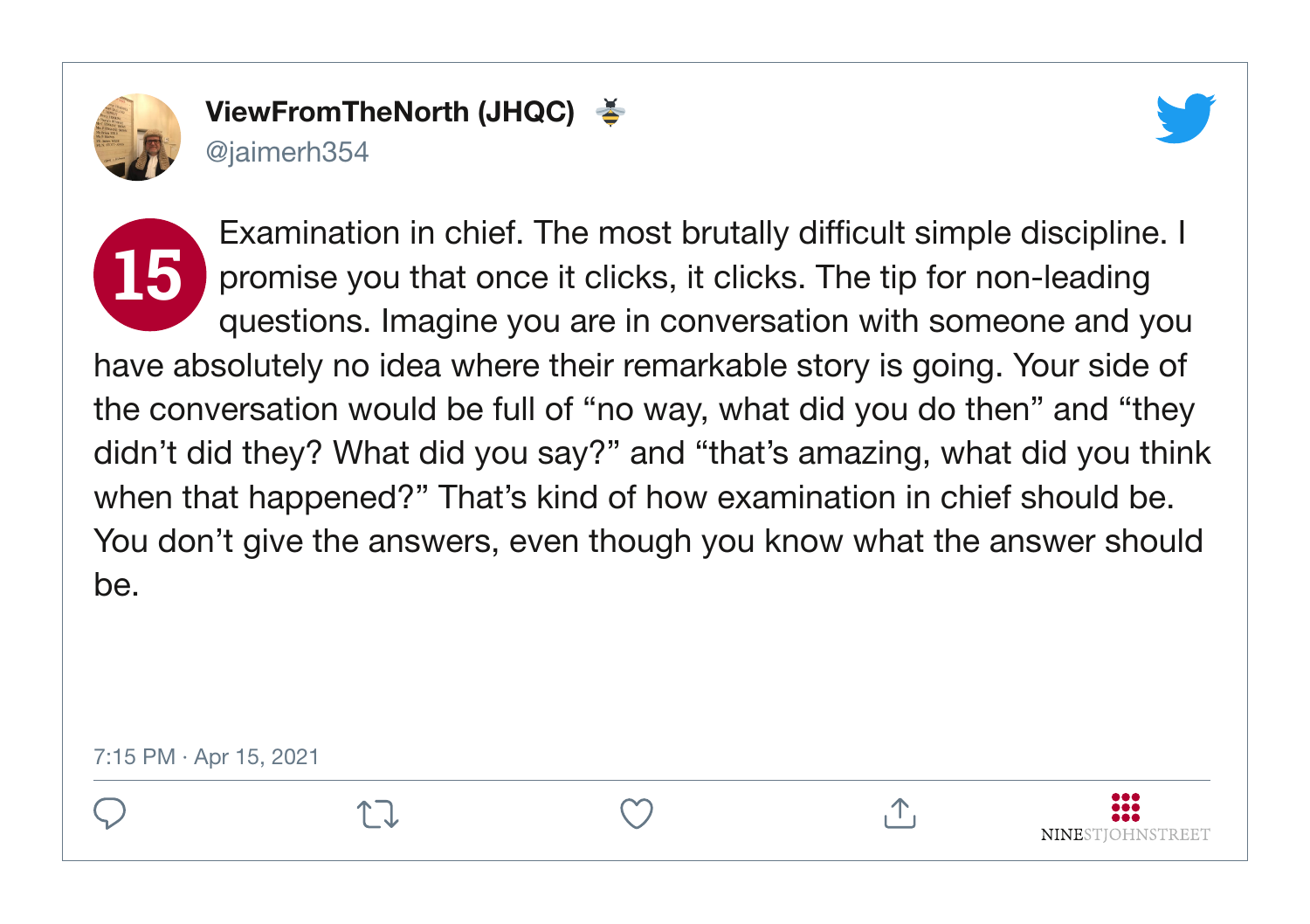<span id="page-18-0"></span>

### ViewFromTheNorth (JHQC)



@jaimerh354

**16** With no scientific or statistical basis whatsoever for this assertion. I reckon 75% of examination in chief of witnesses of fact could be elicited with the question "what happened next?" Of course you cannot conduct the examination using only that question because it doesn't allow you the necessary control and becomes intolerable for the tribunal to hear you repeat the same question time and time again. But that knowledge allows you to have that card up your sleeve. You can quite often fall back on the question "what happened next". So develop that. Think of ways you can ask that question. The first stage of that is to have a store of questions that ask this in a different way. "What's the next thing that happened?" or "After you saw that, what can you remember next?" You can have a bank of such questions and they can often help you avoid leading. This can then develop to have those store of slightly more specific questions but basically designed to move the story along. "What did you see?" or "After that happened, what did you say?" or "Did you reply?" These are the foundations upon which you can build skillful and controlled examination in chief. I have talked before about flying hours. This is the muscle memory side of advocacy. Like sports people have the basic moves they do time and time again, this is your muscle memory. Think in advance about a range of non-leading questions. They are then there when your mind reaches for them.

#### 3:16 PM Apr 16, 2021







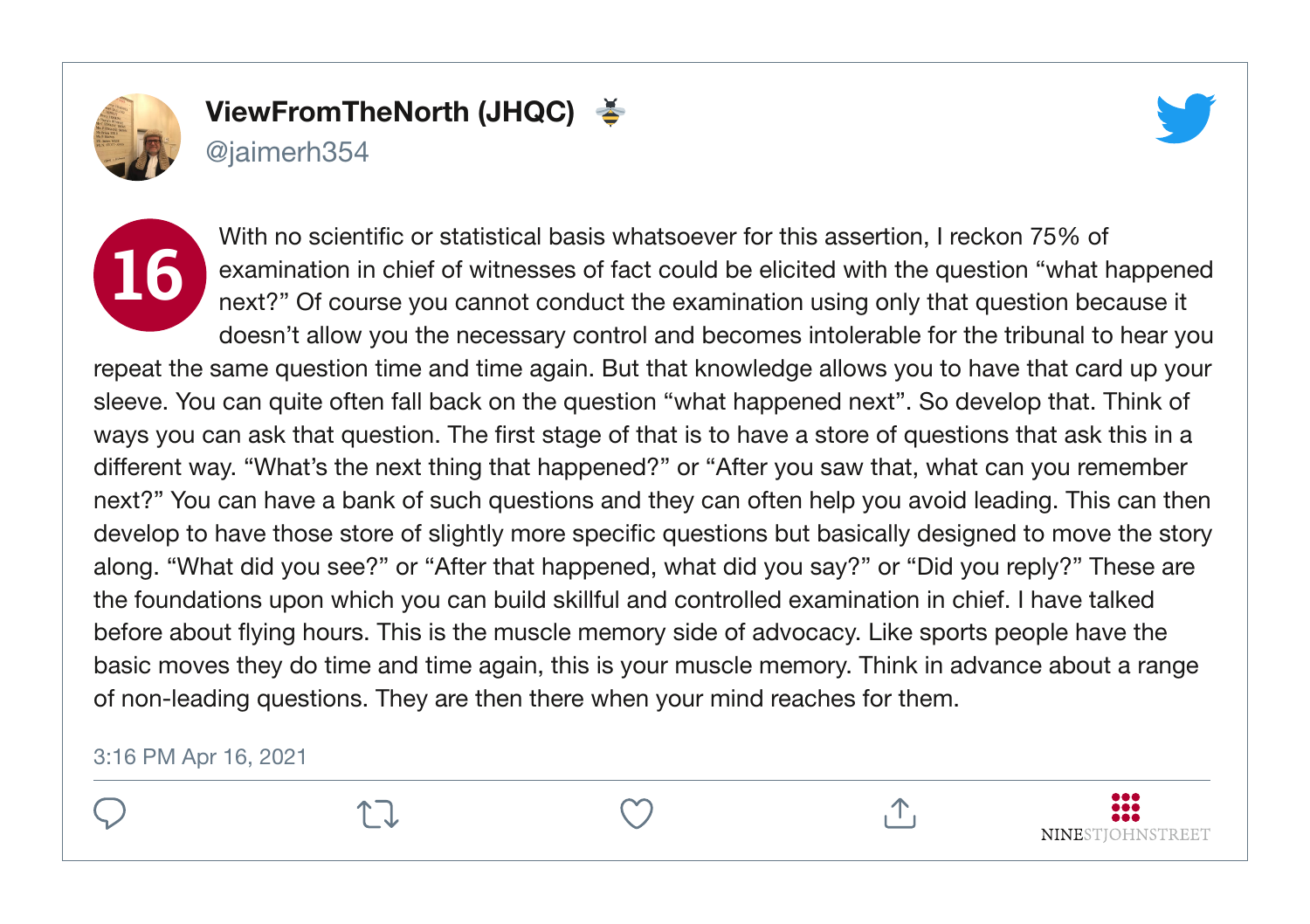<span id="page-19-0"></span>



Know the difference between a leading question and a closed question.<br>It is sometimes said that a leading question is one to which the answer It is sometimes said that a leading question is one to which the answer is going to be yes or no. That's not quite right. You can and should ask questions that only have yes or no as the answer as a means of controlling the narrative. This is particularly important with a witness who may give potentially prejudicial and/or inadmissible evidence. An example. Let's say the witness had previously met the defendant but you didn't want the circumstances being revealed. If you asked "You had previously met X on the 6th July" that is a leading question. So you ask two fairly closed questions. "Had you met X before?" to which the answer is yes or no. You then ask a precise closed question. Not "when was that?" because can lead to the answer "oh, when I arrested him" but "what was the date of that previous meeting?"

11:32 AM · Apr 17, 2021

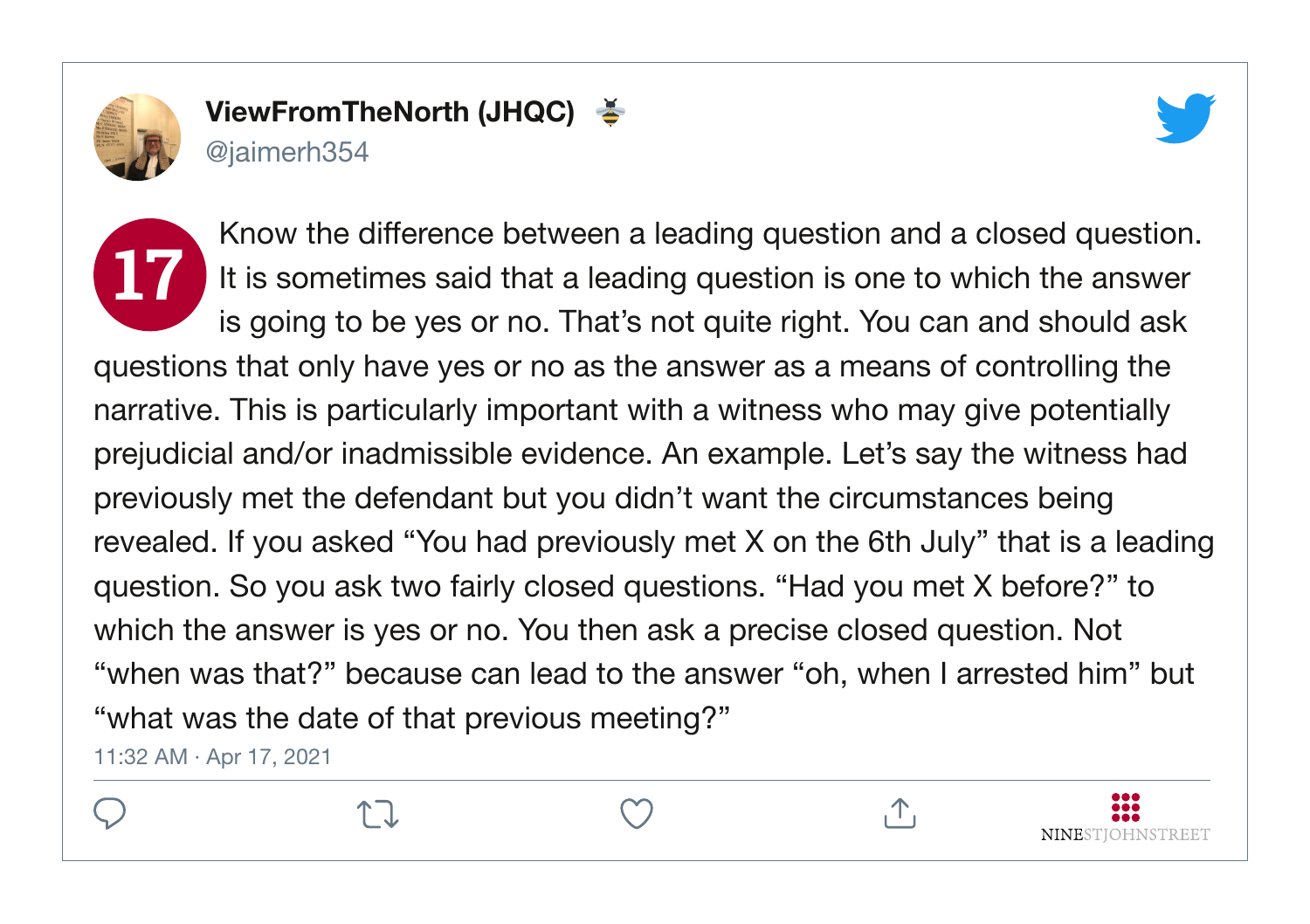<span id="page-20-0"></span>



The examination of expert witnesses is a different discipline. The<br>best tip I can give about it in the context of this is – go watch. best tip I can give about it in the context of this is – go watch. When you hear one of your colleagues is calling an expert, go and sit in the public gallery. If you hear in the robing room that an expert is being called in a case that day, go along and watch when you have finished your court business. When calling your own experts know the report inside out then get them to explain it to you as if you had not read it. That's the tale you want to tell the tribunal.

12:22 PM · Apr 18, 2021



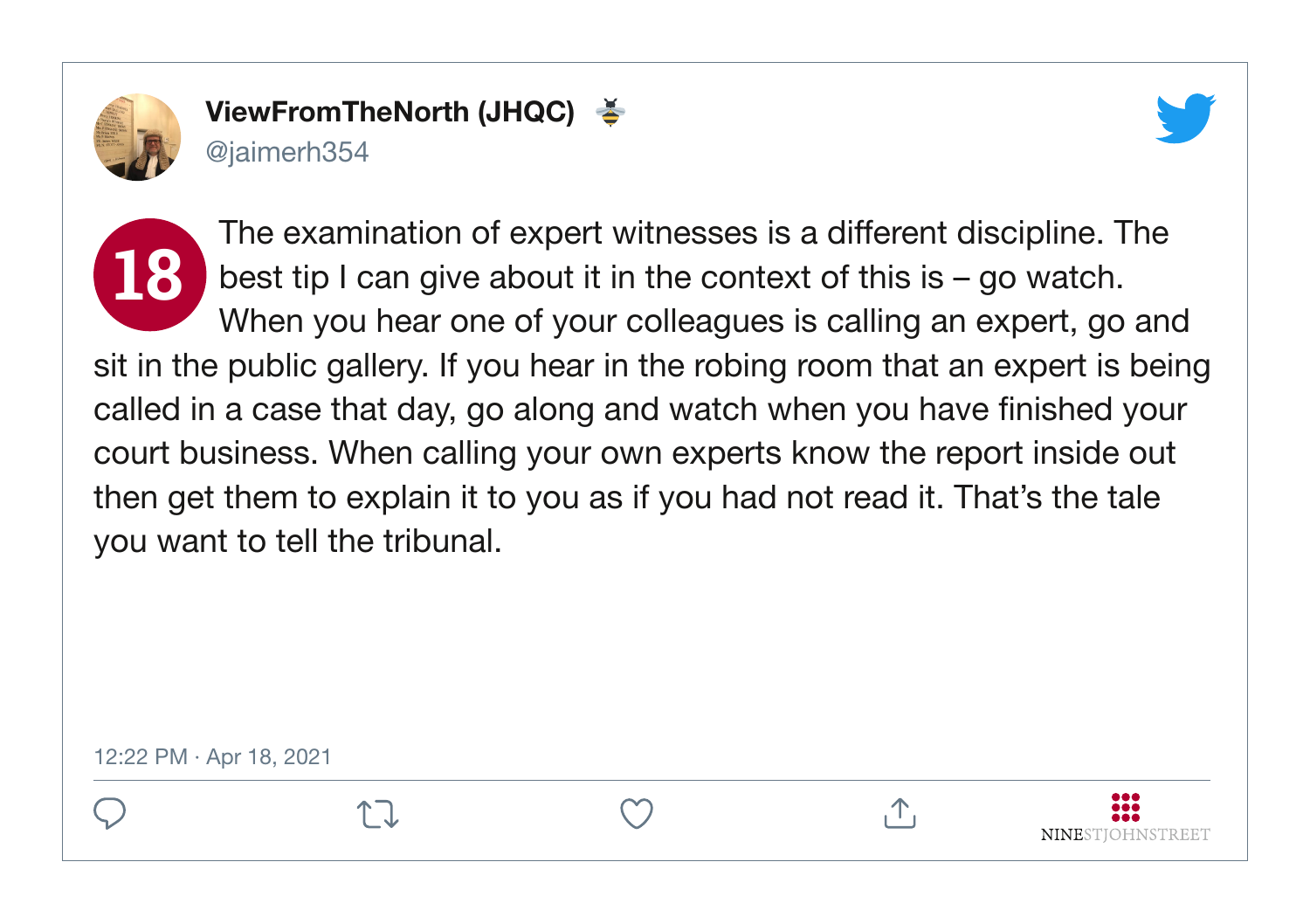<span id="page-21-0"></span>



This is a general matter for both chief and cross examination. You<br>must plan them but, and this is a big but, you cannot write out must plan them but, and this is a big but, you cannot write out question after question and expect to read it out. It is the answer which you are given which dictates what the next question will be NOT what you wanted the answer to be or whatever you have planned next. Listen to the evidence given. This means that you need to be able to be flexible with your questioning from the very beginning of your career. Planning and preparation should not be at the expense of flexibility.



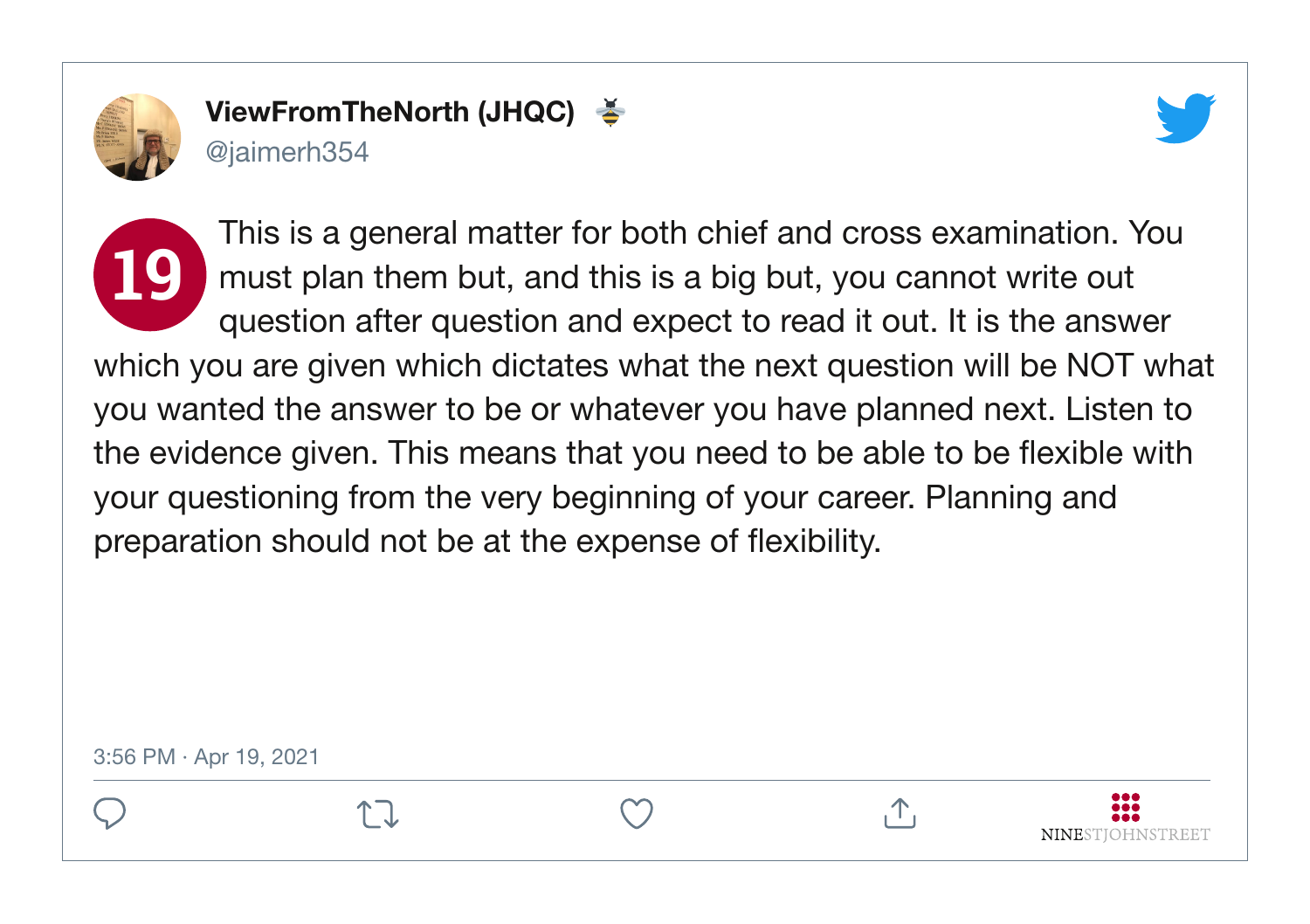<span id="page-22-0"></span>



**20** This is going to be one tip spread over a couple of days. I have said don't write out every question in cross examination but to plan cross examination. How do you do that? The first consideration is the order you are going to do things. Think about this carefully. Do you want to have the impact of a really good point undermining the witness from the off? Or do you want to save some point to be the final impression? Is there material that you want to get from the witness that assists you before moving on to areas that may turn the witness from wanting to assist you? Are there points that you have to deal with properly sequentially? This is the start to your plan. You may change the sequence as you continue to plan. It is only a start, there is plenty left to do.

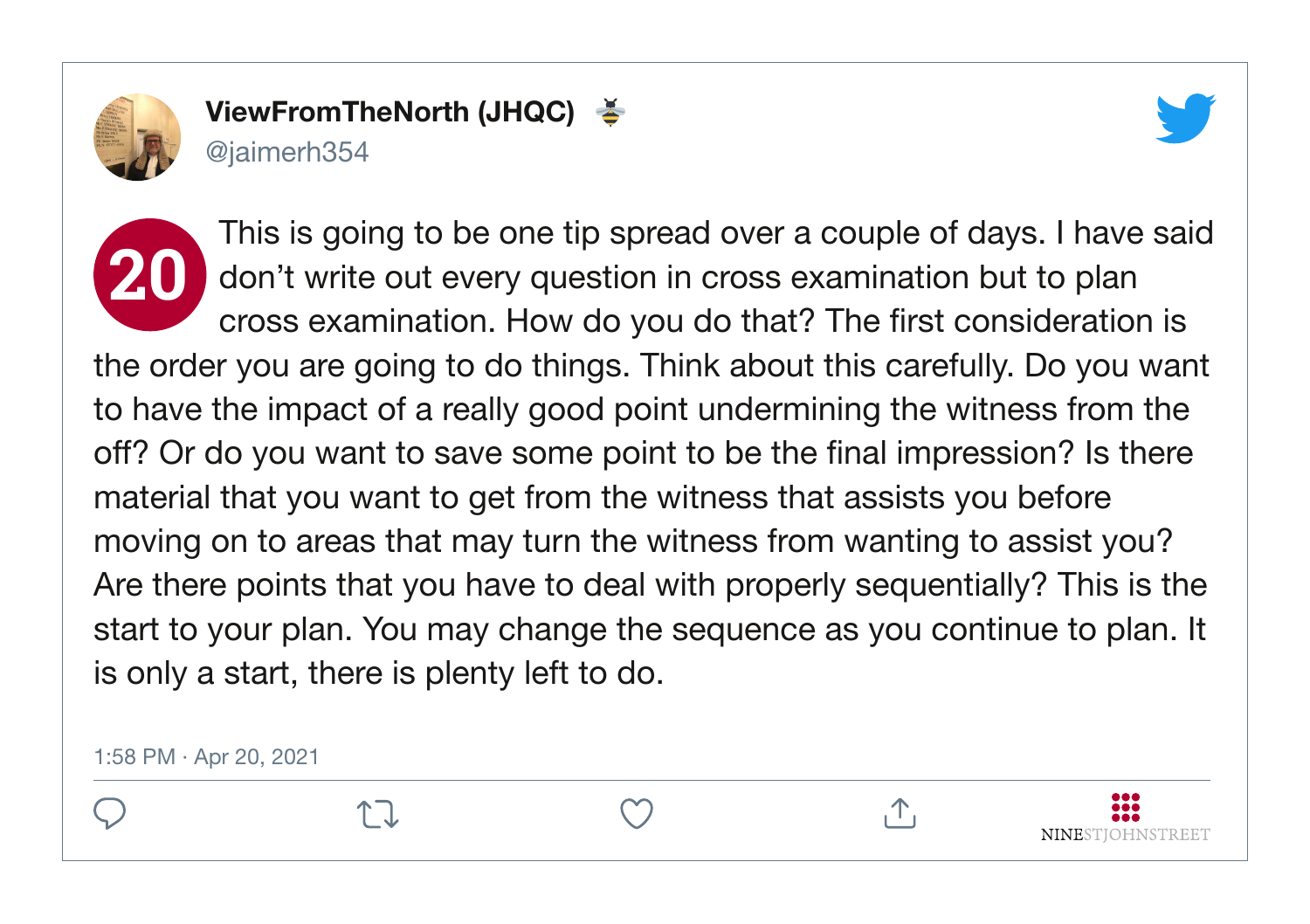<span id="page-23-0"></span>

ViewFromTheNorth (JHQC)  $\frac{25}{3}$ 

@jaimerh354



**NINESTIOHNSTREET** 

The planning of your cross examination. Make a list of each and<br>every area of challenge. Each part of the witness's evidence with every area of challenge. Each part of the witness's evidence with which your client disagrees. Then work out how you are going to fairly "put your case" consistent with your duty. Work out when you are going to do it and how. A big clue – it isn't by saying "I put it to you". You may be able to round up certain challenges as one challenge. You may do it as you go along or you may do some or all of it at the end. (Sub tip – it generally isn't a good idea to leave 6 challenges to the end of your cross examination).

1:02 PM · Apr 21, 2021

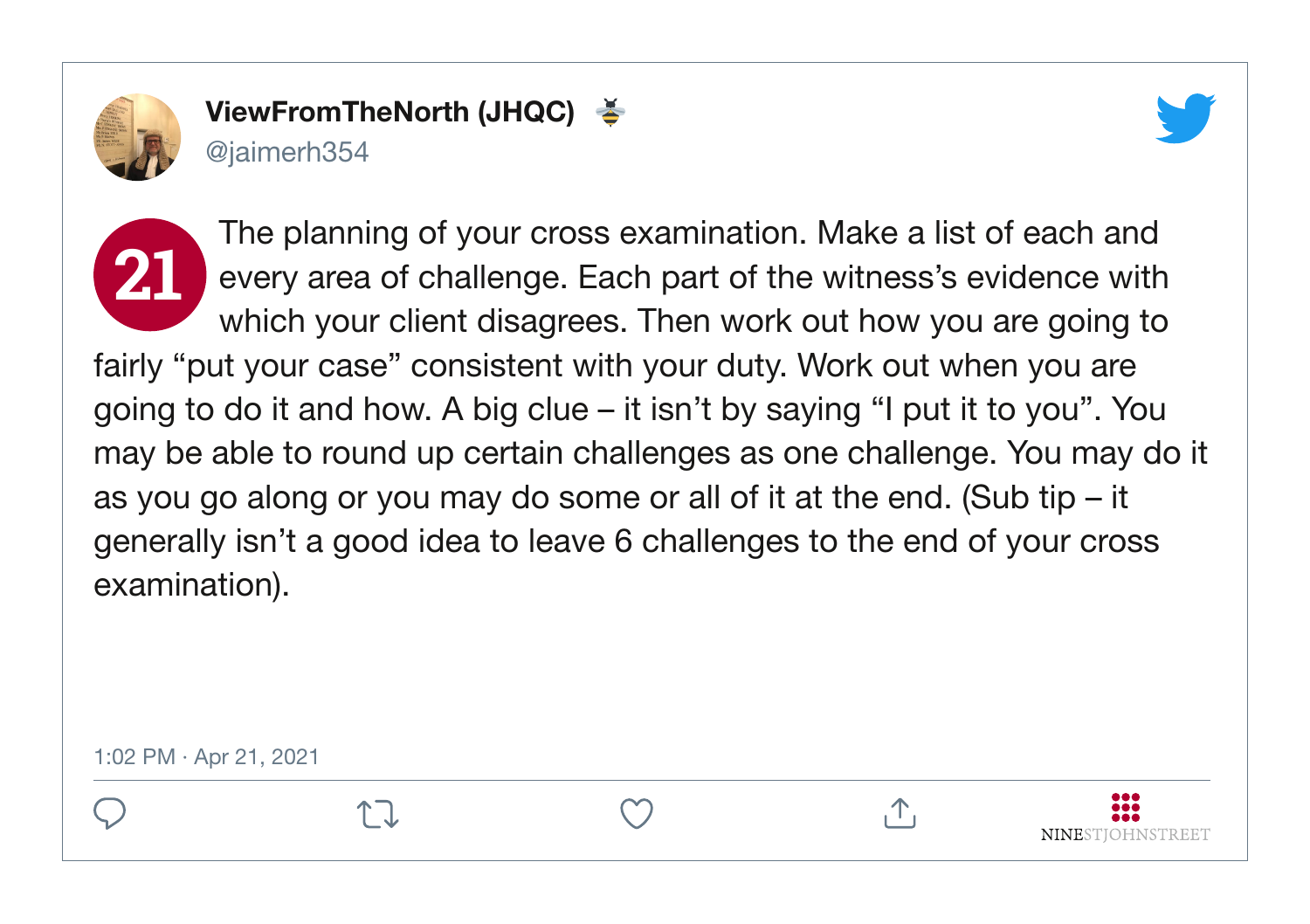<span id="page-24-0"></span>

ViewFromTheNorth (JHQC) @jaimerh354





**22** I have already said that you cannot expect to read out your crossexamination as prepared question after prepared question. But there may be times when the wording of the question is absolutely vital. Write out this question. Or, at times, a short series of questions. This is to get the wording exactly right. To make sure there is no room for the answer you do not want.

9:29 AM · Apr 22, 2021







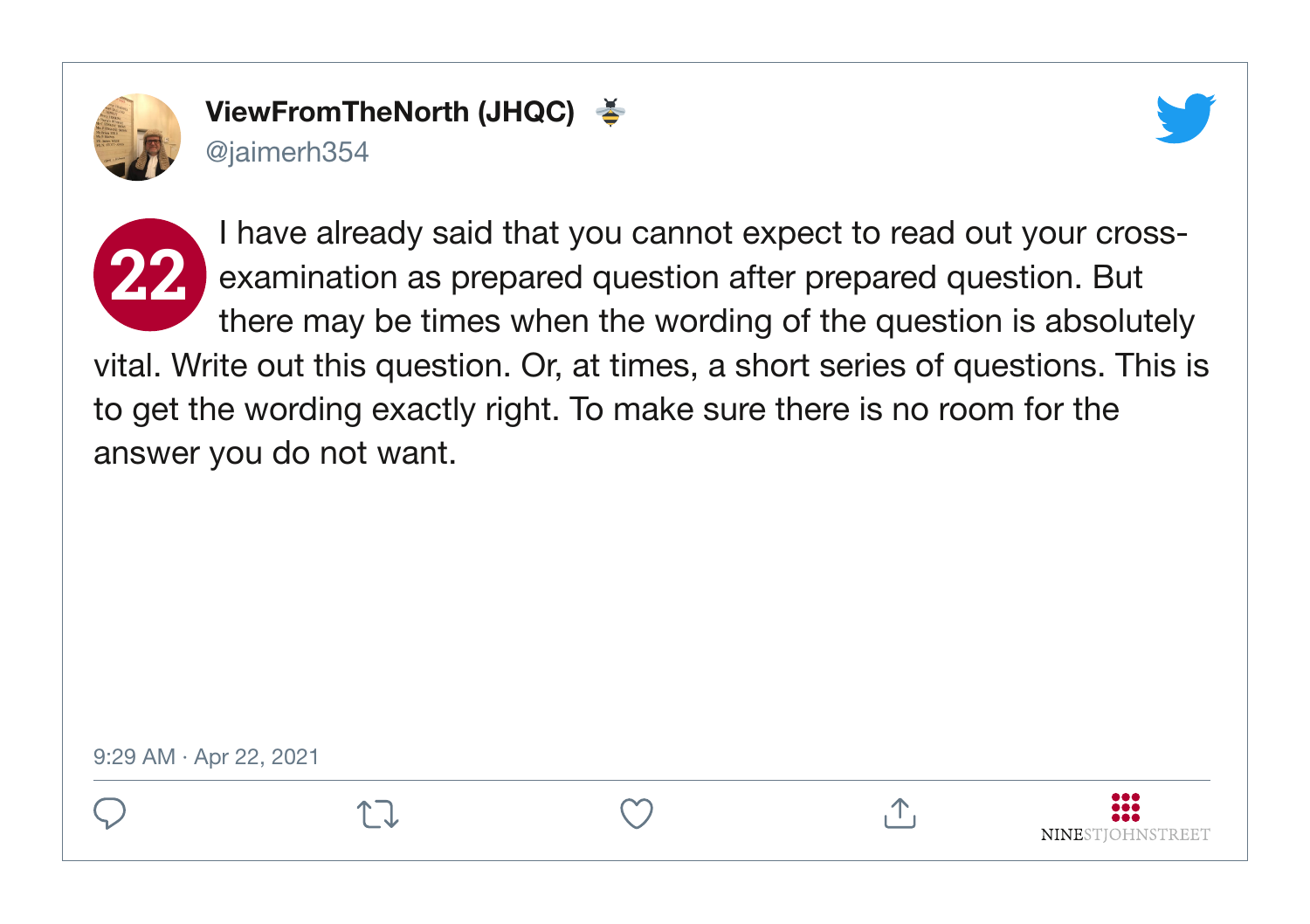<span id="page-25-0"></span>



Still on planning your cross examination. Think very carefully about<br>what you can achieve. We all love the court scene from A Few<br>and handle that the function with the function of the second handle the turth" what you can achieve. We all love the court scene from A Few Good Men with the "you want the truth, you can't handle the truth". Well, the real line would be "you want half a dozen seemingly unconnected and apparently inconsequential additional facts which you will weave into your speech as a means of unlocking the case against your client, you can't handle the etc etc". The reality is that you are seldom going to lay waste to the account of the witness. You are going to try to get material together that you can use in your speech. Sometimes you will do a little of both. But have a clear idea of what you want to achieve when in the planning stage.









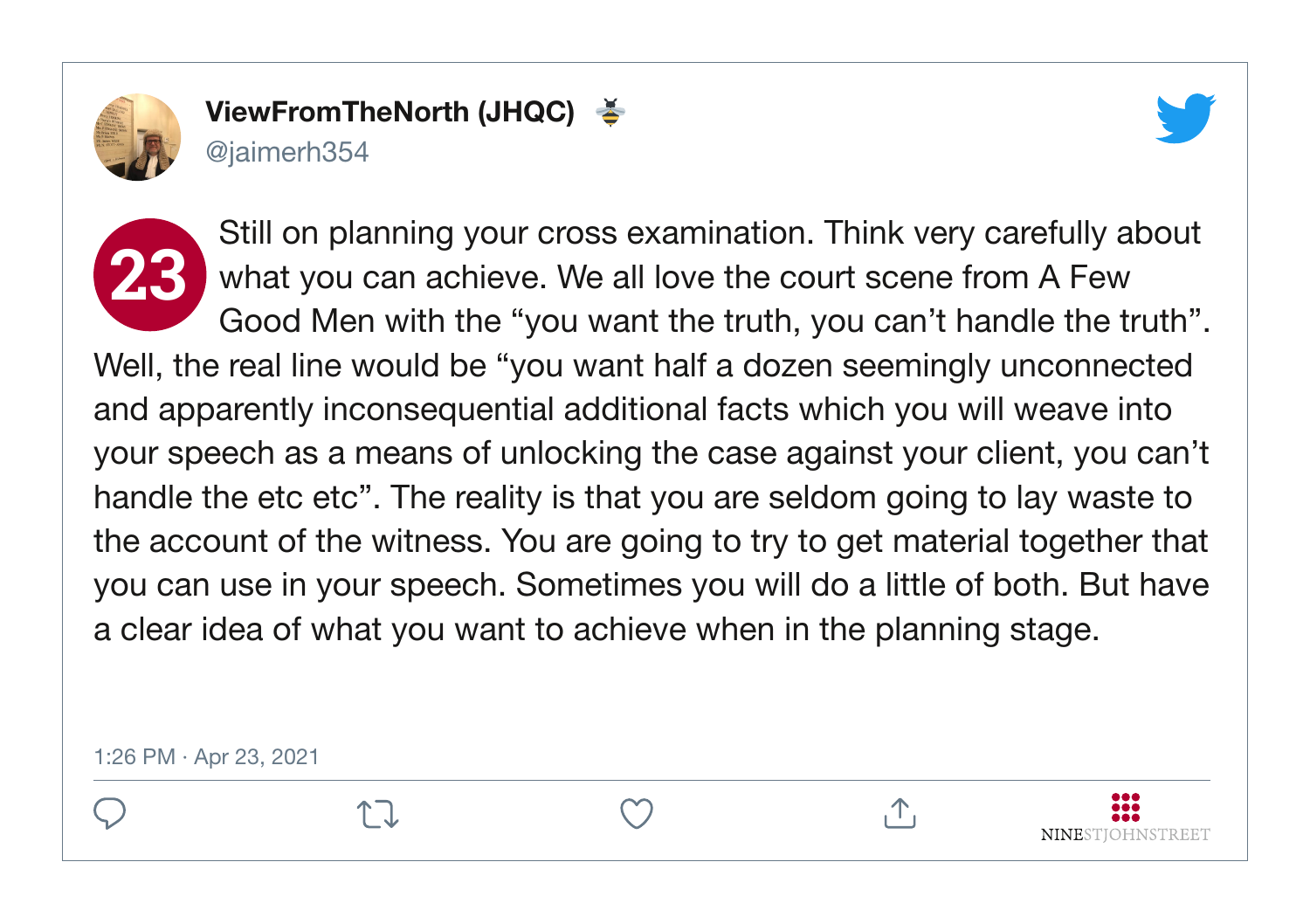<span id="page-26-0"></span>



People talk about winning cases in cross examination. Starting out<br>to win the case in cross examination is not the place to start. The to win the case in cross examination is not the place to start. The place to start is not losing the case in cross examination. We go from Colonel Jessop to Harry Potter. Think of the Defence Against the Dark Arts class. There is no good being a fabulous wizard in every other way, if you are going to get slain because you don't know the first thing about defence. Cross examination is a defensive as well as an offensive discipline.

4:09 PM · Apr 24, 2021



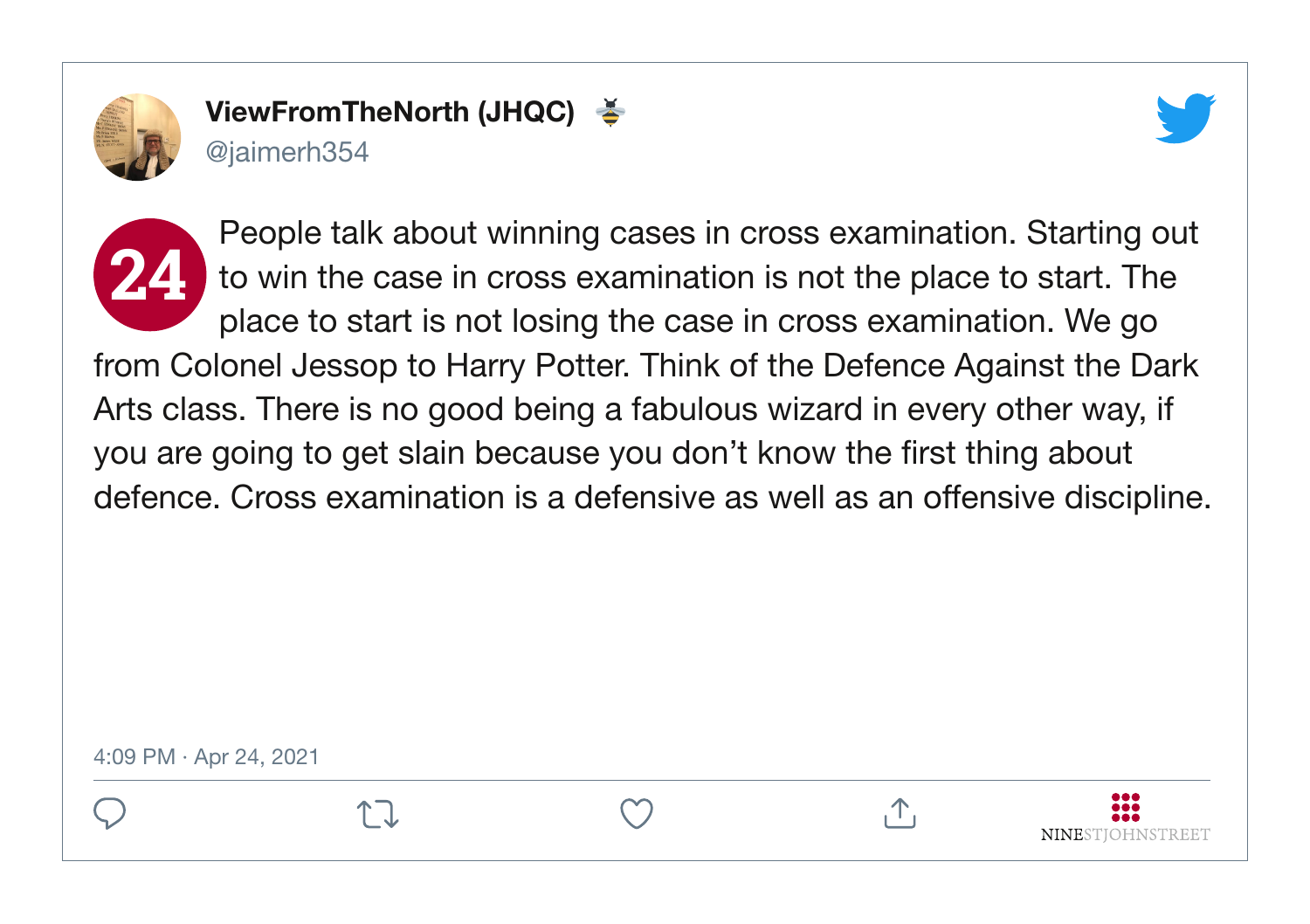<span id="page-27-0"></span>

ViewFromTheNorth (JHQC) @jaimerh354



10:49 AM · Apr 25, 2021 Never ask a question to which you don't know the answer. This is<br>the most oft repeated advocacy tip. And the most wrong. It is the most oft repeated advocacy tip. And the most wrong. It is impossible, unless you have psychic powers. The correct advice is in two parts. Firstly make sure you frame the question in a way which gives you the most control over the possible answers. Secondly, think through the possible answers. Work out what damage those range of answers could do to your case. It is the reckless question which most often wrecks your case. This is an aspect of defence before attack. It may be that one answer, the answer you want, would win you the case. But you may not get that answer. So think what other answers you may get. If you only ever ask questions to which you absolutely know the answer, you will probably never ask a question. But that doesn't mean you shoot for the stars with every question.

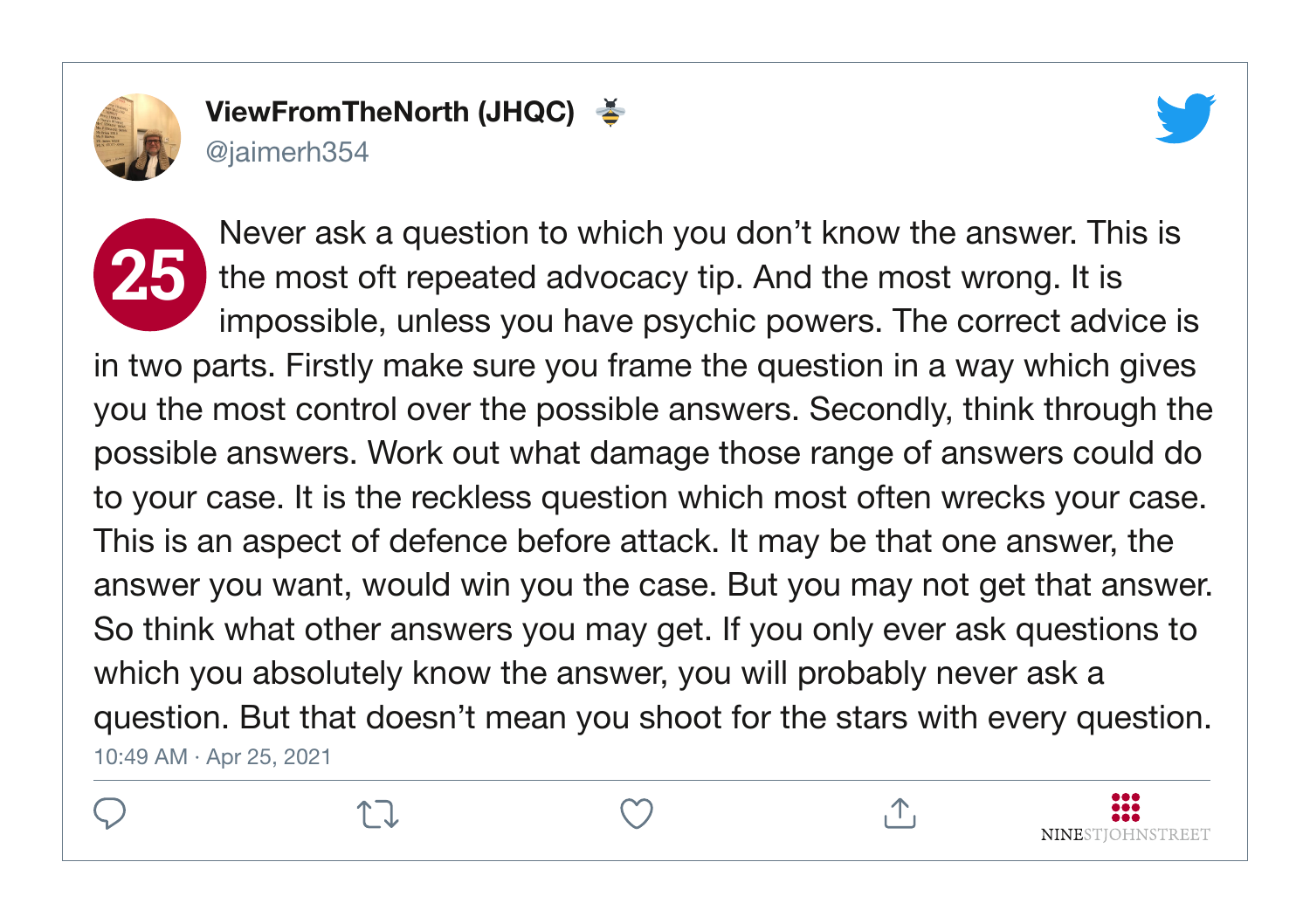<span id="page-28-0"></span>



**26** Cross examination of experts. Approach it this way - your job is to make the jury understand. If you are the advocate that helps the jury understand then you are on to a winner. Think about the language you are using. Keep it simple. Think about the ways that you are going to make your standpoint come to life for the jury through cross examination. Don't get bogged down in technical details. Simple explanation is key.

3:50 PM · Apr 26, 2021





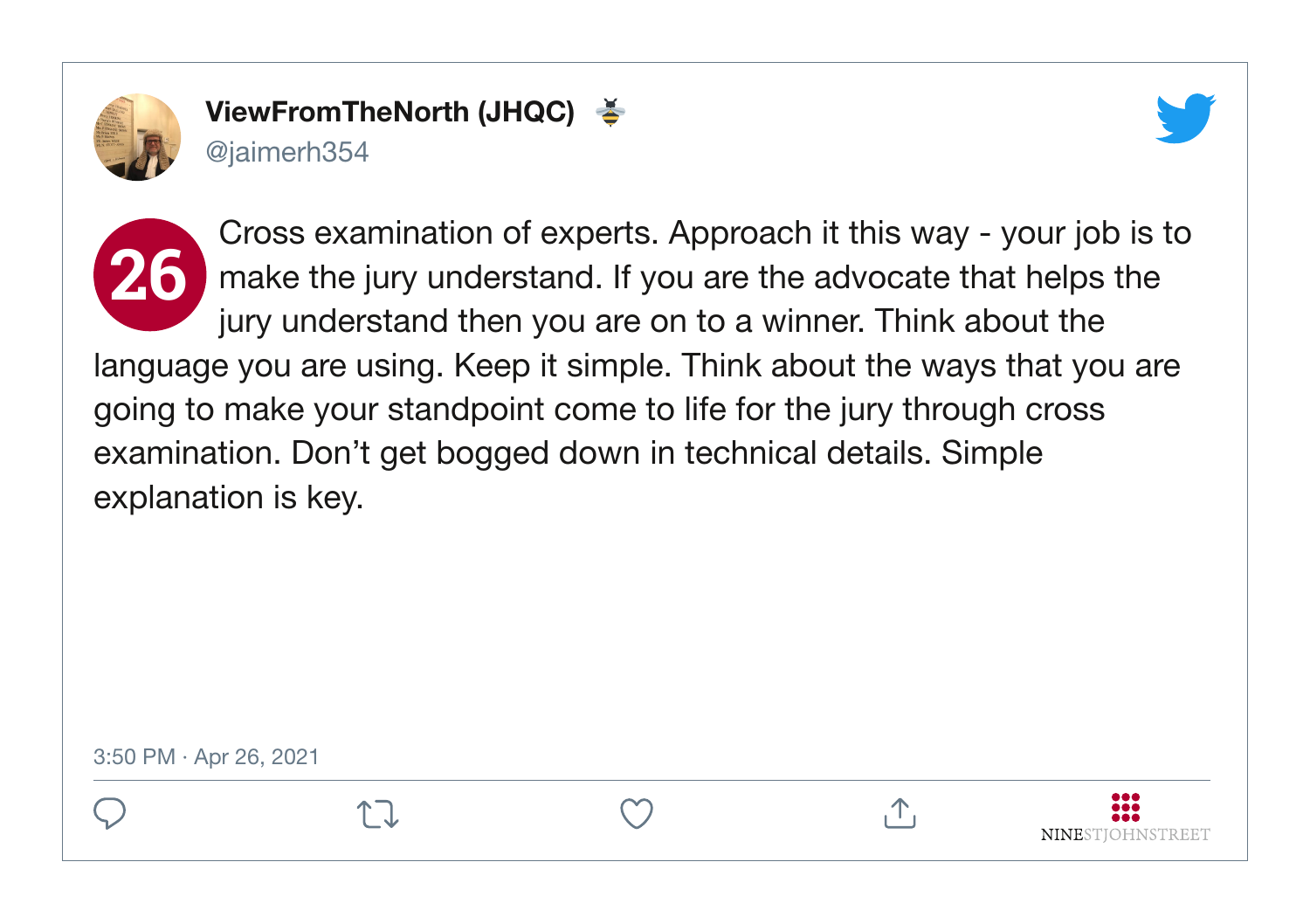<span id="page-29-0"></span>



**27** We turn now to jury speeches. One for the opening speech. Don't start with the indictment, the burden/standard and loads of mundane stuff. The jury have wandered in and want to hear what the case is about. Give it to them. A one or two sentence summary. "Members of the jury, this case is about a fight in a pub. The prosecution say that the defendant took a glass and pushed it into the face of one of the other customers, causing a six inch cut that required 38 stitches."

1:02 PM · Apr 27, 2021



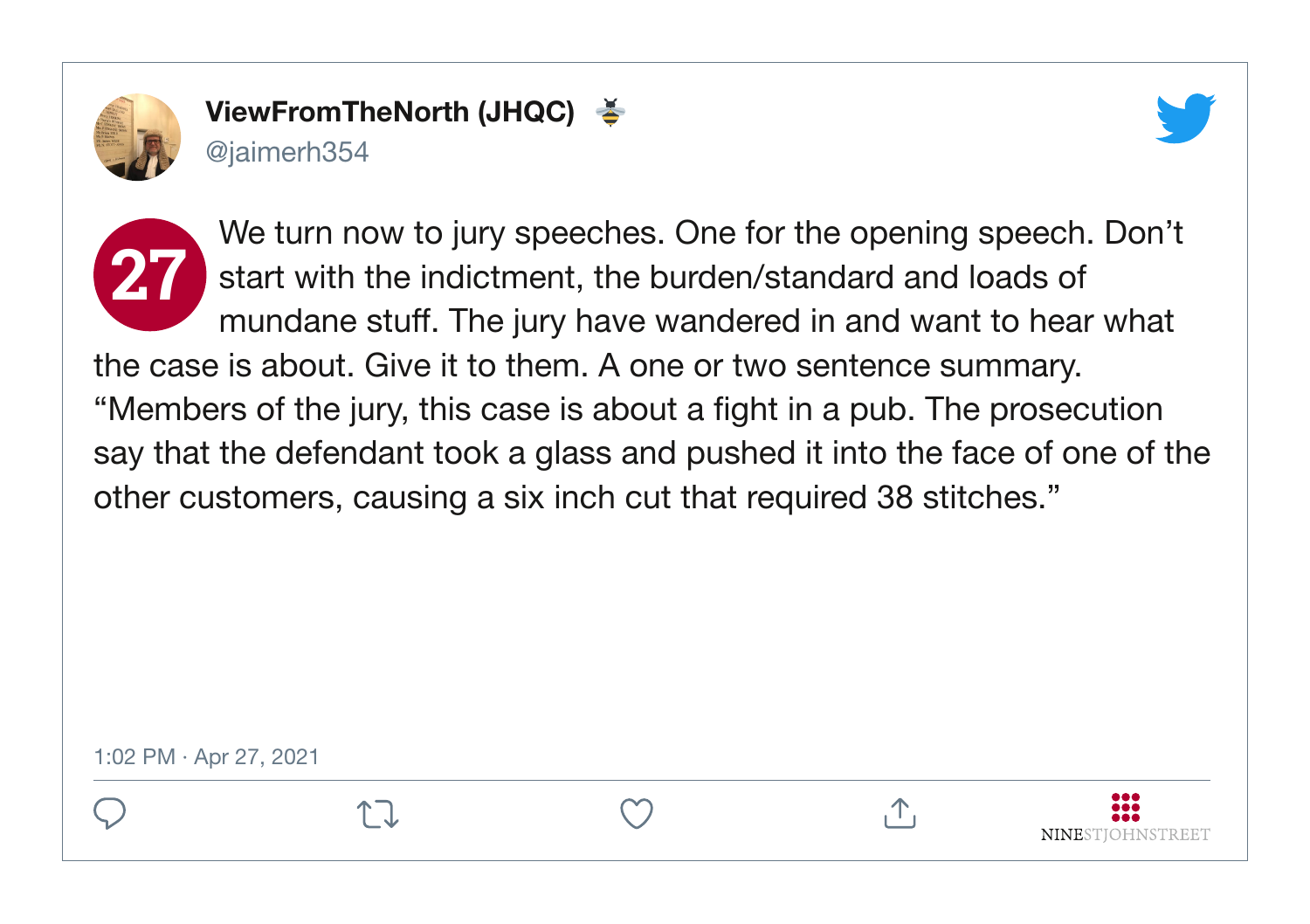<span id="page-30-0"></span>

ViewFromTheNorth (JHQC)



@jaimerh354

**28** I have encountered a number of advocates that have a series of speeches that they have for their closing speech. They will say "oh this is a case for the gates of heaven speech" or even "this is a number 4", as if they are selecting a golf club. I am not saying their approach is wrong. I am not saying they don't deliver high quality advocacy. But I am saying "don't be that advocate". The reason why I say that is that each and every piece of advocacy you conduct should be bespoke to the case. It should be crafted around the facts of that case. It should be thought about in relation to the needs of that case. Yes, you will develop the occasional little set piece that you may deploy a few times in the right circumstances. But only because it fits that case, not because the case has been shoehorned into one of your standard speeches. Nothing is ever off the peg, ever client deserves the care and attention of a speech written for their case, not the jaded speech you first deployed ten years ago.

1:18 PM · Apr 28, 2021

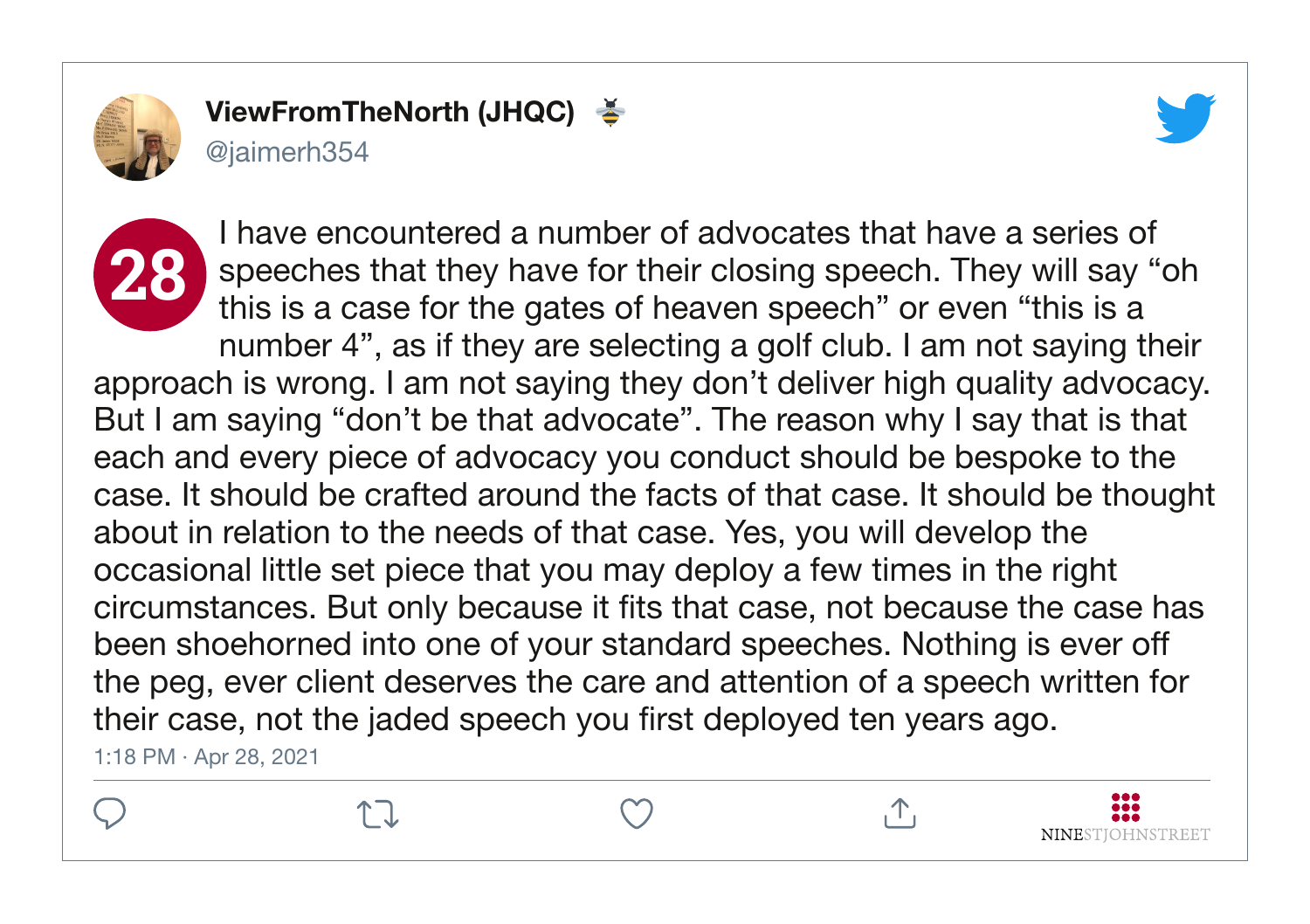<span id="page-31-0"></span>



**29** This applies to a lot of advocacy but never more so than in closing speeches: Remember that you are a storyteller. Have that mindset, whether prosecuting or defending. How am I conveying this story to the jury? How am I going to make it come alive for them? How am I going to assist their understanding? How can I have them relate to the narrative? Thinking of yourself as a storyteller helps with so many of the devices that you will deploy. It will help with the manner in which you address the jury. It will help with the way you utilise analogies, metaphor etc.